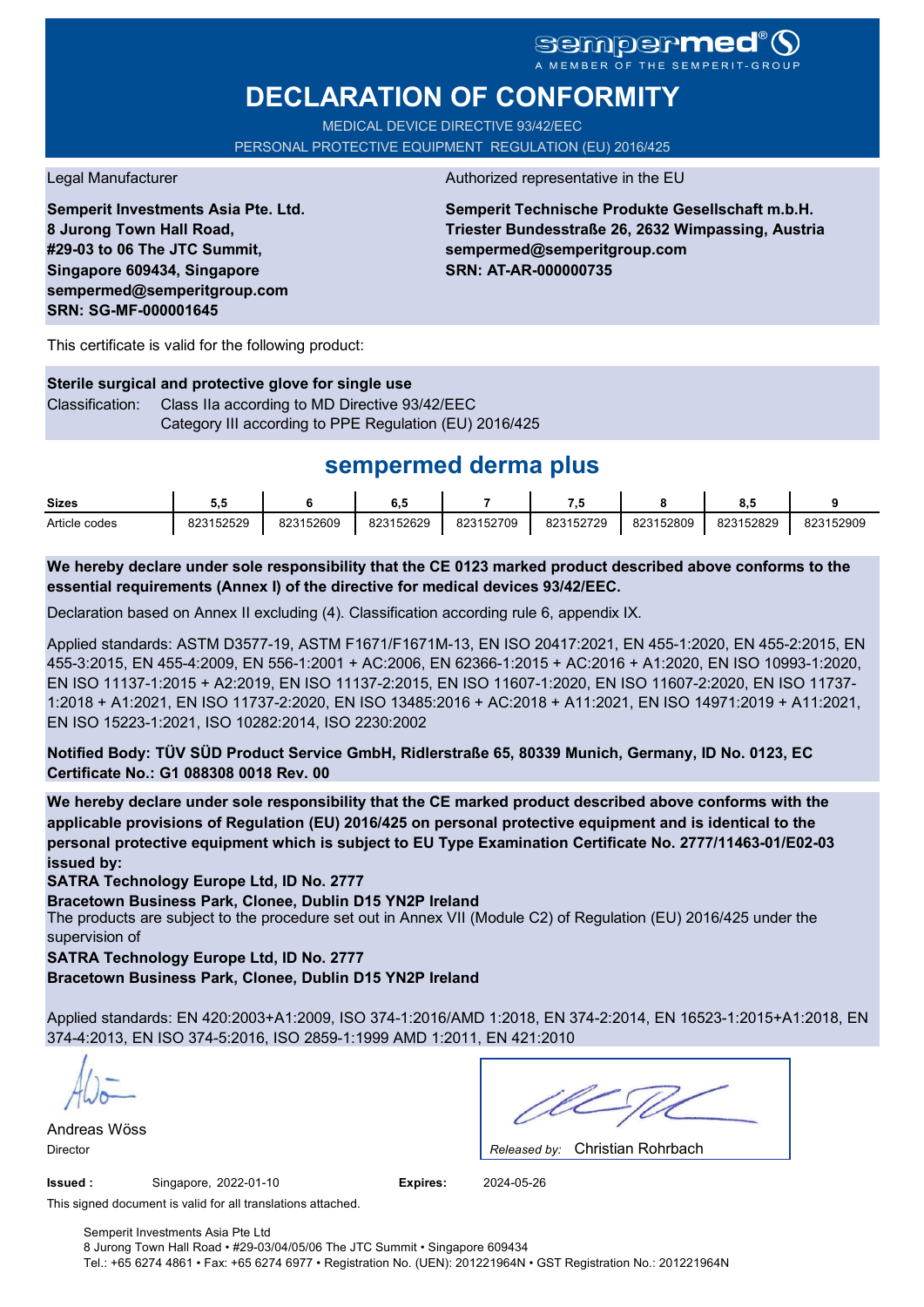# sempermed

# **KONFORMITÄTSERKLÄRUNG**

MEDIZINPRODUKTERICHTLINIE 93/42/EWG VERORDNUNG (EU) 2016/425 FÜR PERSÖNLICHE SCHUTZAUSRÜSTUNG

**Semperit Investments Asia Pte. Ltd. 8 Jurong Town Hall Road, #29-03 to 06 The JTC Summit, Singapore 609434, Singapore sempermed@semperitgroup.com SRN: SG-MF-000001645**

#### Hersteller EU-Bevollmächtigter

**Semperit Technische Produkte Gesellschaft m.b.H. Triester Bundesstraße 26, 2632 Wimpassing, Austria sempermed@semperitgroup.com SRN: AT-AR-000000735**

Dieses Zertifikat ist gültig für die folgenden Produkte:

### **Steriler Operations- und Schutzhandschuh für den Einmalgebrauch** Klassifizierung: Klasse IIa gemäß Medizinprodukterichtlinie 93/42/EWG Kategorie III gemäß PSA Verordnung (EU) 2016/425

## **sempermed derma plus**

| Größen         | J.v       |           | v.u       |           | ۰. .      |           | υ.,       |           |
|----------------|-----------|-----------|-----------|-----------|-----------|-----------|-----------|-----------|
| Artikelnummern | 823152529 | 823152609 | 823152629 | 823152709 | 823152729 | 823152809 | 823152829 | 823152909 |

**Wir bestätigen hiermit unter alleiniger Verantwortung, dass die CE 0123 gekennzeichneten Produkte mit den grundlegenden Anforderungen (Anhang I) der Medizinprodukterichtlinie 93/42/EWG übereinstimmen.**

Erklärung basierend auf Anhang II exklusive (4). Klassifizierung gemäß Regel 6, Anhang IX.

Angewandte Normen: ASTM D3577-19, ASTM F1671/F1671M-13, EN ISO 20417:2021, EN 455-1:2020, EN 455- 2:2015, EN 455-3:2015, EN 455-4:2009, EN 556-1:2001 + AC:2006, EN 62366-1:2015 + AC:2016 + A1:2020, EN ISO 10993-1:2020, EN ISO 11137-1:2015 + A2:2019, EN ISO 11137-2:2015, EN ISO 11607-1:2020, EN ISO 11607-2:2020, EN ISO 11737-1:2018 + A1:2021, EN ISO 11737-2:2020, EN ISO 13485:2016 + AC:2018 + A11:2021, EN ISO 14971:2019 + A11:2021, EN ISO 15223-1:2021, ISO 10282:2014, ISO 2230:2002

**Benannte Stelle: TÜV SÜD Product Service GmbH, Ridlerstraße 65, 80339 Munich, Germany, ID No. 0123, EC Certificate No.: G1 088308 0018 Rev. 00** 

**Wir bestätigen hiermit unter alleiniger Verantwortung, dass die oben genannten CE gekennzeichneten Produkte mit den maßgeblichen Bestimmungen der Verordnung (EU) 2016/425 für Persönliche Schutzausrüstung übereinstimmen und Gegenstand sind der EU-Baumusterprüfbescheinigung Nr. 2777/11463-01/E02-03 ausgestellt durch:**

#### **SATRA Technology Europe Ltd, ID No. 2777**

**Bracetown Business Park, Clonee, Dublin D15 YN2P Ireland**

Die Produkte sind Gegenstand der Verfahren gemäß Annex VII (Module C2) der Verordnung unter Aufsicht von **SATRA Technology Europe Ltd, ID No. 2777**

### **Bracetown Business Park, Clonee, Dublin D15 YN2P Ireland**

Angewandte Normen: EN 420:2003+A1:2009, ISO 374-1:2016/AMD 1:2018, EN 374-2:2014, EN 16523- 1:2015+A1:2018, EN 374-4:2013, EN ISO 374-5:2016, ISO 2859-1:1999 AMD 1:2011, EN 421:2010

**Ausgestellt am:** 2024-05-26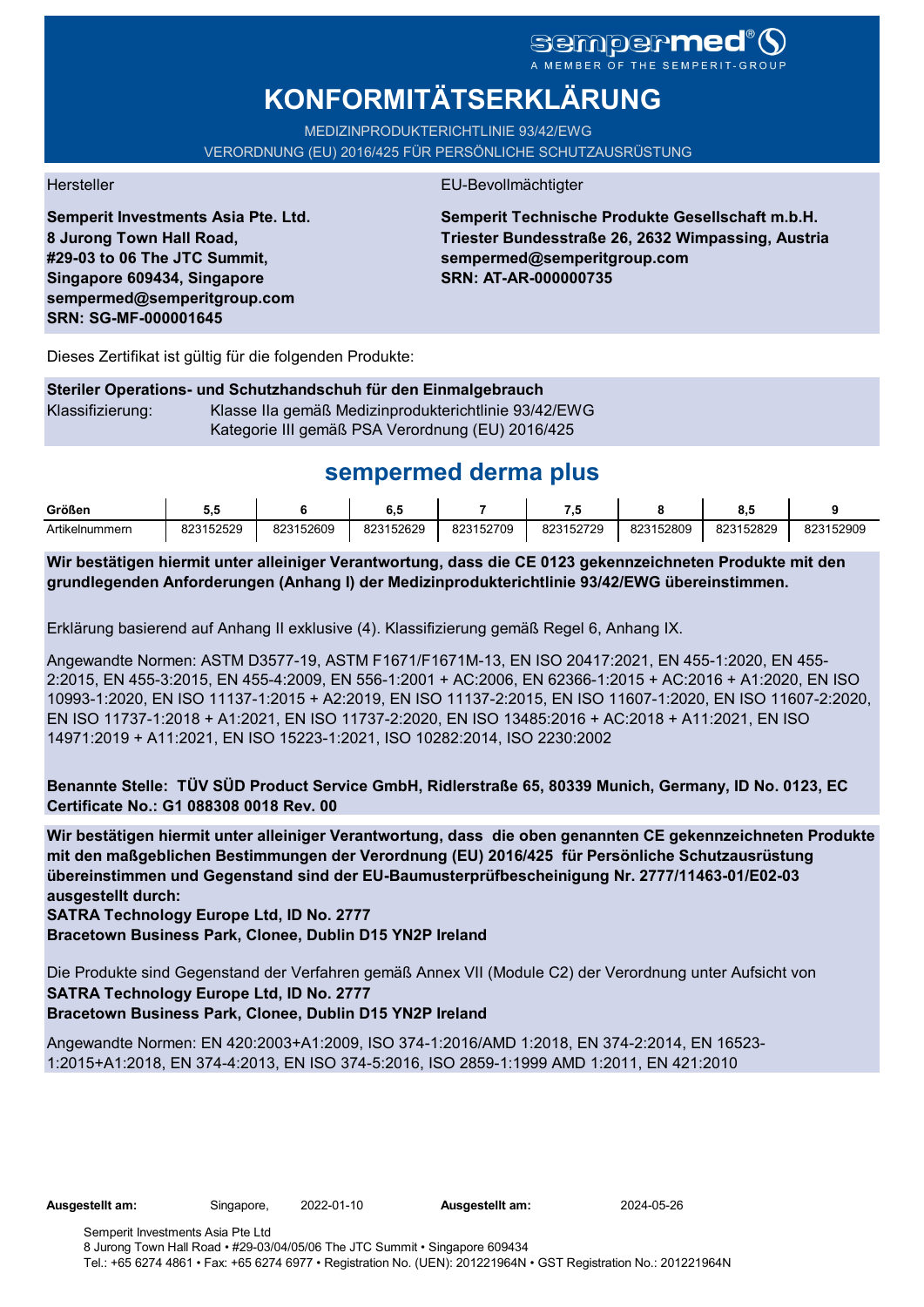# **DÉCLARATION DE CONFORMITÉ**

DIRECTIVE SUR LES DISPOSITIFS MÉDICAUX 93/42/CEE RÈGLEMENT (UE) 2016/425 POUR L'ÉQUIPEMENT DE PROTECTION INDIVIDUELLE

**Semperit Investments Asia Pte. Ltd. 8 Jurong Town Hall Road, #29-03 to 06 The JTC Summit, Singapore 609434, Singapore sempermed@semperitgroup.com SRN: SG-MF-000001645**

#### Fabricant **Représentant UE**

**Semperit Technische Produkte Gesellschaft m.b.H. Triester Bundesstraße 26, 2632 Wimpassing, Austria sempermed@semperitgroup.com SRN: AT-AR-000000735**

Ce certificat est valable pour les produits suivants :

#### **Gant de protection chirurgical stérile à usage unique**

Classification : Classe IIa selon la directive pour dispositifs médicaux 93/42/EEC Catégorie III selon la directive EPI (UE) 2016/425

## **sempermed derma plus**

| Tailles           | u.        |           | υ         |           | .         |           |           |           |
|-------------------|-----------|-----------|-----------|-----------|-----------|-----------|-----------|-----------|
| Numéros d'article | 823152529 | 823152609 | 823152629 | 823152709 | 823152729 | 823152809 | 823152829 | 823152909 |

**Par la présente, nous déclarons sous notre propre responsabilité que les produits portant le symbole CE 0123 sont conformes aux exigences essentielles (Annexe I) de la directive sur les dispositifs médicaux 93/42/CEE.**

La déclaration se fonde sur l'annexe II mis à part (4). Classification selon la règle 6, annexe IX.

Normes appliquées : ASTM D3577-19, ASTM F1671/F1671M-13, EN ISO 20417:2021, EN 455-1:2020, EN 455-2:2015, EN 455-3:2015, EN 455-4:2009, EN 556-1:2001 + AC:2006, EN 62366-1:2015 + AC:2016 + A1:2020, EN ISO 10993- 1:2020, EN ISO 11137-1:2015 + A2:2019, EN ISO 11137-2:2015, EN ISO 11607-1:2020, EN ISO 11607-2:2020, EN ISO 11737-1:2018 + A1:2021, EN ISO 11737-2:2020, EN ISO 13485:2016 + AC:2018 + A11:2021, EN ISO 14971:2019 + A11:2021, EN ISO 15223-1:2021, ISO 10282:2014, ISO 2230:2002

**Organisme notifié : TÜV SÜD Product Service GmbH, Ridlerstraße 65, 80339 Munich, Germany, ID No. 0123, EC Certificate No.: G1 088308 0018 Rev. 00** 

**Par la présente, nous déclarons sous notre propre responsabilité que les produits portant le symbole CE mentionnés ci-dessus sont conformes aux dispositions essentielles de la directive (UE) 2016/425 concernant l'équipement de protection individuelle sont identiques à l'équipement de protection individuelle faisant l'objet du certificat d'examen de type UE numéro 2777/11463-01/E02-03 délivré par:**

#### **SATRA Technology Europe Ltd, ID No. 2777 Bracetown Business Park, Clonee, Dublin D15 YN2P Ireland**

Les produits sont soumis aux procédures visées dans l'annexe VII (Module C2) de la directive sous la surveillance de **SATRA Technology Europe Ltd, ID No. 2777**

### **Bracetown Business Park, Clonee, Dublin D15 YN2P Ireland**

Normes appliquées : EN 420:2003+A1:2009, ISO 374-1:2016/AMD 1:2018, EN 374-2:2014, EN 16523-1:2015+A1:2018, EN 374-4:2013, EN ISO 374-5:2016, ISO 2859-1:1999 AMD 1:2011, EN 421:2010

**Délivré le :** Singapore, **Valable jusqu'au :** 2022-01-10 2024-05-26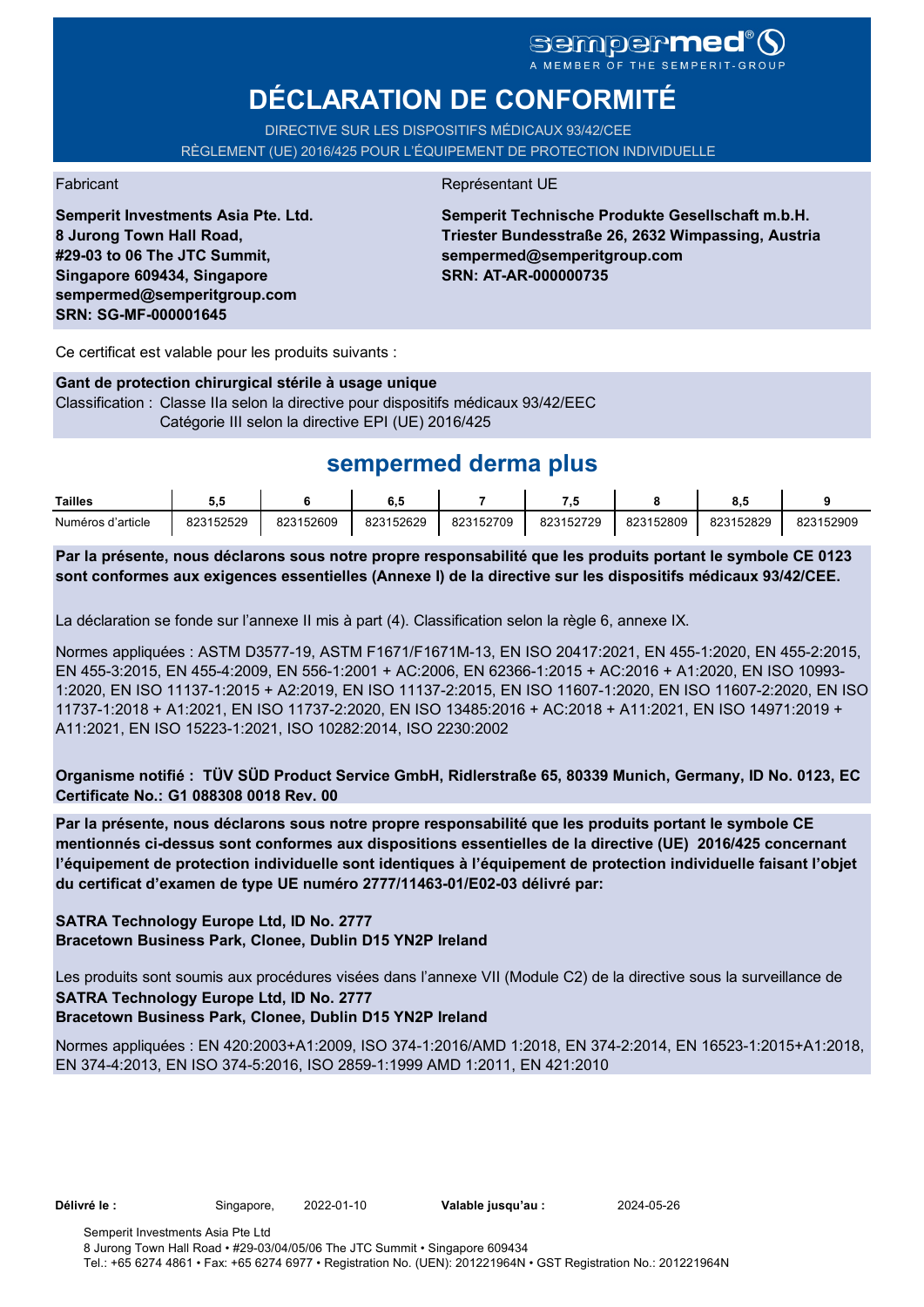# **DICHIARAZIONE DI CONFORMITÀ**

DIRETTIVA SUL DISPOSITIVO MEDICO 93/42 / CEE REGOLAMENTO (UE) 2016/425 DELL'APPARECCHIATURA DI PROTEZIONE INDIVIDUALE

Produttore Rappresentante autorizzato nell'UE

**Semperit Investments Asia Pte. Ltd. 8 Jurong Town Hall Road, #29-03 to 06 The JTC Summit, Singapore 609434, Singapore sempermed@semperitgroup.com SRN: SG-MF-000001645**

**Semperit Technische Produkte Gesellschaft m.b.H. Triester Bundesstraße 26, 2632 Wimpassing, Austria sempermed@semperitgroup.com SRN: AT-AR-000000735**

Questo certificato è valido per il seguente prodotto:

### **Guanto chirurgico e protettivo sterile monouso** Clasificazione: Classe IIa secondo la direttiva MD 93/42 / CEE Categoria III secondo il regolamento (UE) 2016/425 del PPE

# **sempermed derma plus**

| <b>Misure</b>   | 5.5       |           | 6.5       |           | - 7       |           | υ.υ       |           |
|-----------------|-----------|-----------|-----------|-----------|-----------|-----------|-----------|-----------|
| Codici articolo | 823152529 | 823152609 | 823152629 | 823152709 | 823152729 | 823152809 | 823152829 | 823152909 |

**Con la presente, dichiariamo sotto la nostra esclusiva responsabilità che il prodotto con marchio CE 0123 sopra descritto soddisfa i requisiti essenziali (allegato I) della direttiva sui dispositivi medici 93/42 / CEE.**

Dichiarazione basata sull'allegato II escluso (4). Classificazione secondo la regola 6, appendice IX.

Norme applicate: ASTM D3577-19, ASTM F1671/F1671M-13, EN ISO 20417:2021, EN 455-1:2020, EN 455-2:2015, EN 455-3:2015, EN 455-4:2009, EN 556-1:2001 + AC:2006, EN 62366-1:2015 + AC:2016 + A1:2020, EN ISO 10993-1:2020, EN ISO 11137-1:2015 + A2:2019, EN ISO 11137-2:2015, EN ISO 11607-1:2020, EN ISO 11607- 2:2020, EN ISO 11737-1:2018 + A1:2021, EN ISO 11737-2:2020, EN ISO 13485:2016 + AC:2018 + A11:2021, EN ISO 14971:2019 + A11:2021, EN ISO 15223-1:2021, ISO 10282:2014, ISO 2230:2002

**Organismo notificato: TÜV SÜD Product Service GmbH, Ridlerstraße 65, 80339 Munich, Germany, ID No. 0123, EC Certificate No.: G1 088308 0018 Rev. 00** 

**SATRA Technology Europe Ltd, ID No. 2777 Con la presente, dichiariamo sotto la nostra esclusiva responsabilità che il prodotto con marchio CE sopra descritto è conforme alle disposizioni applicabili del Regolamento (UE) 2016/425 sui dispositivi di protezione individuale ed è identico al dispositivo di protezione personale che è soggetto al Certificato di Esame di Tipo UE n. 2777/11463-01/E02-03 rilasciato da:**

**Bracetown Business Park, Clonee, Dublin D15 YN2P Ireland**

ed è soggetto alla procedura di cui all'allegato VII (modulo C2) del regolamento (UE) 2016/425 sotto il controllo di **SATRA Technology Europe Ltd, ID No. 2777**

### **Bracetown Business Park, Clonee, Dublin D15 YN2P Ireland**

Norme applicate: EN 420:2003+A1:2009, ISO 374-1:2016/AMD 1:2018, EN 374-2:2014, EN 16523- 1:2015+A1:2018, EN 374-4:2013, EN ISO 374-5:2016, ISO 2859-1:1999 AMD 1:2011, EN 421:2010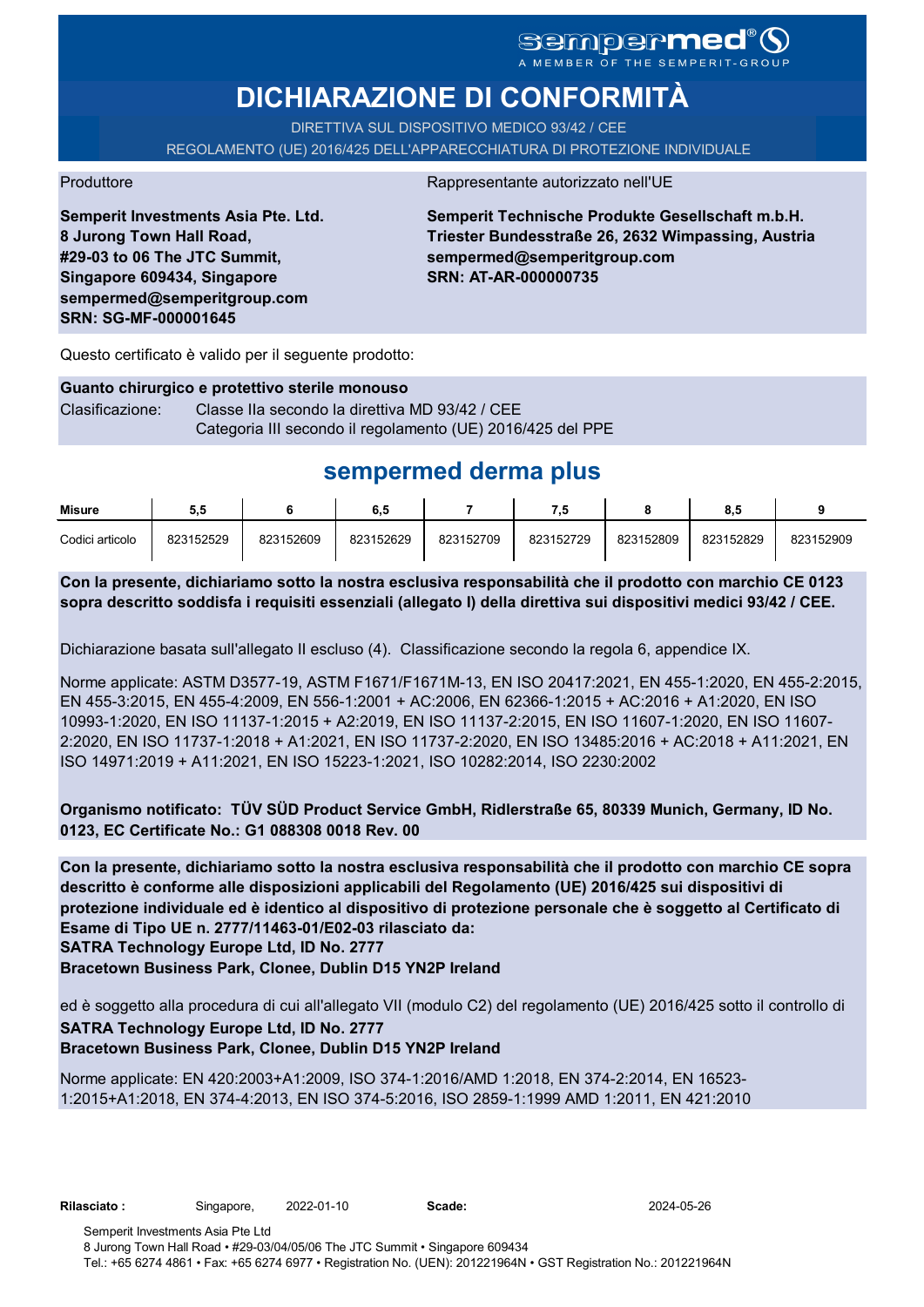# **CONFORMITEITSVERKLARING**

RICHTLIJN MEDISCHE PRODUCTEN 93/42 / EEG

VERORDENING (EU) 2016/425 BETREFFENDE PERSOONLIJKE BESCHERMENDE UITRUSTING

Fabrikant Gemachtigde EU

**Semperit Technische Produkte Gesellschaft m.b.H. Triester Bundesstraße 26, 2632 Wimpassing, Austria sempermed@semperitgroup.com SRN: AT-AR-000000735**

Dit certificaat is geldig voor de volgende producten:

**Semperit Investments Asia Pte. Ltd.**

**8 Jurong Town Hall Road, #29-03 to 06 The JTC Summit, Singapore 609434, Singapore sempermed@semperitgroup.com**

**SRN: SG-MF-000001645**

**Steriele chirurgische en beschermende handschoenen voor eenmalig gebruik** Classificatie: Klasse IIa volgens Richtlijn 93/42 / EEG betreffende medische hulpmiddelen Categorie III volgens PBM-verordening (EU) 2016/425

## **sempermed derma plus**

| <b>Maten</b>   | ວ.ວ       |           | 6.5       |           | - 7       |           | о         |           |
|----------------|-----------|-----------|-----------|-----------|-----------|-----------|-----------|-----------|
| Artikelnummers | 823152529 | 823152609 | 823152629 | 823152709 | 823152729 | 823152809 | 823152829 | 823152909 |

**Wij verklaren hierbij onder uitsluitende verantwoordelijkheid, dat de CE 0123-gemarkeerde producten voldoen aan de essentiële vereisten (Bijlage I) van de Richtlijn Medische Hulpmiddelen 93/42 / EEG.**

Verklaring uitsluitend gebaseerd op bijlage II (4). Indeling volgens regel 6, bijlage IX.

Toegepaste normen: ASTM D3577-19, ASTM F1671/F1671M-13, EN ISO 20417:2021, EN 455-1:2020, EN 455- 2:2015, EN 455-3:2015, EN 455-4:2009, EN 556-1:2001 + AC:2006, EN 62366-1:2015 + AC:2016 + A1:2020, EN ISO 10993-1:2020, EN ISO 11137-1:2015 + A2:2019, EN ISO 11137-2:2015, EN ISO 11607-1:2020, EN ISO 11607- 2:2020, EN ISO 11737-1:2018 + A1:2021, EN ISO 11737-2:2020, EN ISO 13485:2016 + AC:2018 + A11:2021, EN ISO 14971:2019 + A11:2021, EN ISO 15223-1:2021, ISO 10282:2014, ISO 2230:2002

**Aangewezen instantie: TÜV SÜD Product Service GmbH, Ridlerstraße 65, 80339 Munich, Germany, ID No. 0123, EC Certificate No.: G1 088308 0018 Rev. 00** 

**Hierbij verklaren wij onder uitsluitende verantwoordelijkheid, dat de bovengenoemde CE-gemarkeerde producten voldoen aan de relevante bepalingen van de Verordening (EU) 2016/425 over persoonlijke beschermingsmiddelen en het onderworpen zijn aan het certificaat van EU-typeonderzoek nr.2777/11463- 01/E02-03 uitgegeven door:**

**SATRA Technology Europe Ltd, ID No. 2777**

**Bracetown Business Park, Clonee, Dublin D15 YN2P Ireland**

De producten vallen onder de procedures van bijlage VII (module C2) van de verordening onder toezicht van **SATRA Technology Europe Ltd, ID No. 2777 Bracetown Business Park, Clonee, Dublin D15 YN2P Ireland**

Toegepaste normen: EN 420:2003+A1:2009, ISO 374-1:2016/AMD 1:2018, EN 374-2:2014, EN 16523- 1:2015+A1:2018, EN 374-4:2013, EN ISO 374-5:2016, ISO 2859-1:1999 AMD 1:2011, EN 421:2010

**Uitgegeven op:** Singapore, 2022-01-10

Geldig tot: 2024-05-26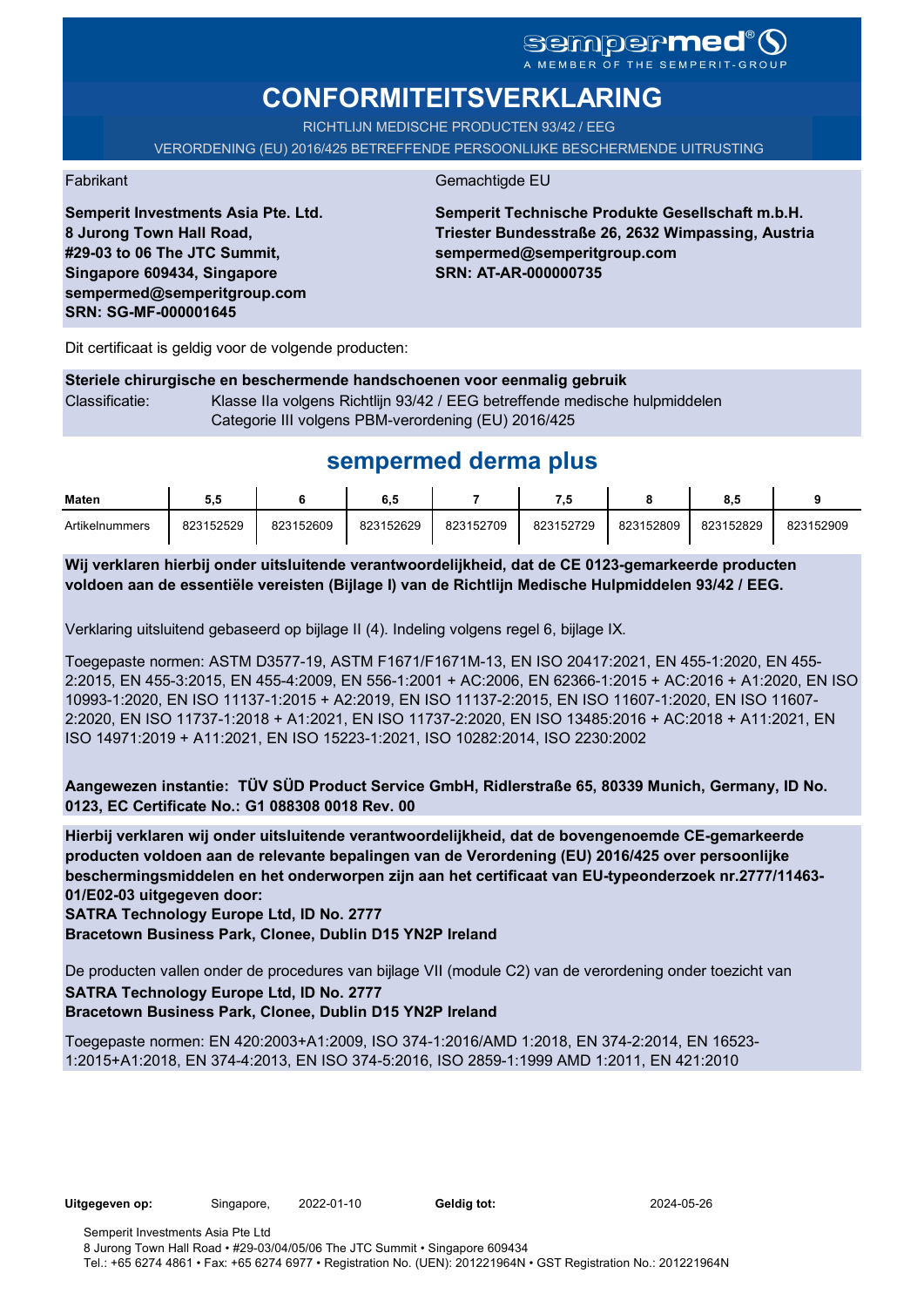# **DECLARACIÓN DE CONFORMIDAD**

DIRECTIVA DE PRODUCTOS MEDICINALES 93/42/EWG ORDENANZA (EU) 2016/425 PARA EQUIPAMIENTOS PERSONALES

**Semperit Investments Asia Pte. Ltd.**

**8 Jurong Town Hall Road, #29-03 to 06 The JTC Summit, Singapore 609434, Singapore sempermed@semperitgroup.com**

**SRN: SG-MF-000001645**

Fabricante de la UE

**Semperit Technische Produkte Gesellschaft m.b.H. Triester Bundesstraße 26, 2632 Wimpassing, Austria sempermed@semperitgroup.com SRN: AT-AR-000000735**

El presente certificado es válido para los siguientes productos:

#### **Guante estéril de operación y protección para un solo uso** Clasificación: Clase Ila según la Directiva de Productos Medicinales 93/42/EEC Categoría III según el Reglamento EPI (EU) 2016/425

## **sempermed derma plus**

| Tamaños               | 5.5       |           | 6,5       |           |           |           | 8.5       |           |
|-----------------------|-----------|-----------|-----------|-----------|-----------|-----------|-----------|-----------|
| Número de<br>artículo | 823152529 | 823152609 | 823152629 | 823152709 | 823152729 | 823152809 | 823152829 | 823152909 |

**Por la presente confirmamos bajo nuestra exclusiva responsabilidad que los productos con marcado CE 0123 cumplen con los requisitos esenciales (Anexo I) de la Directiva 93/42/CEE sobre productos sanitarios.**

Declaración basada en el anexo II, excluido el punto 4. Clasificación según la regla 6, anexo IX

Normas aplicadas: ASTM D3577-19, ASTM F1671/F1671M-13, EN ISO 20417:2021, EN 455-1:2020, EN 455- 2:2015, EN 455-3:2015, EN 455-4:2009, EN 556-1:2001 + AC:2006, EN 62366-1:2015 + AC:2016 + A1:2020, EN ISO 10993-1:2020, EN ISO 11137-1:2015 + A2:2019, EN ISO 11137-2:2015, EN ISO 11607-1:2020, EN ISO 11607- 2:2020, EN ISO 11737-1:2018 + A1:2021, EN ISO 11737-2:2020, EN ISO 13485:2016 + AC:2018 + A11:2021, EN ISO 14971:2019 + A11:2021, EN ISO 15223-1:2021, ISO 10282:2014, ISO 2230:2002

**Organismo notificado: TÜV SÜD Product Service GmbH, Ridlerstraße 65, 80339 Munich, Germany, ID No. 0123, EC Certificate No.: G1 088308 0018 Rev. 00** 

**Por la presente confirmamos, bajo nuestra exclusiva responsabilidad, que los productos arriba mencionados con la marca CE cumplen con las disposiciones pertinentes del Reglamento (UE) 2016/425 para equipos de protección personal y están sujetos al Certificado de examen de tipo nº. 2777/11463-01/E02- 03 expedido por:**

**SATRA Technology Europe Ltd, ID No. 2777**

**Bracetown Business Park, Clonee, Dublin D15 YN2P Ireland**

Los productos están sujetos a los procedimientos establecidos en el anexo VII (módulo C2) del Reglamento bajo la supervisión de

#### **SATRA Technology Europe Ltd, ID No. 2777**

**Bracetown Business Park, Clonee, Dublin D15 YN2P Ireland**

Normas aplicadas: EN 420:2003+A1:2009, ISO 374-1:2016/AMD 1:2018, EN 374-2:2014, EN 16523- 1:2015+A1:2018, EN 374-4:2013, EN ISO 374-5:2016, ISO 2859-1:1999 AMD 1:2011, EN 421:2010

Válido hasta: 2024-05-26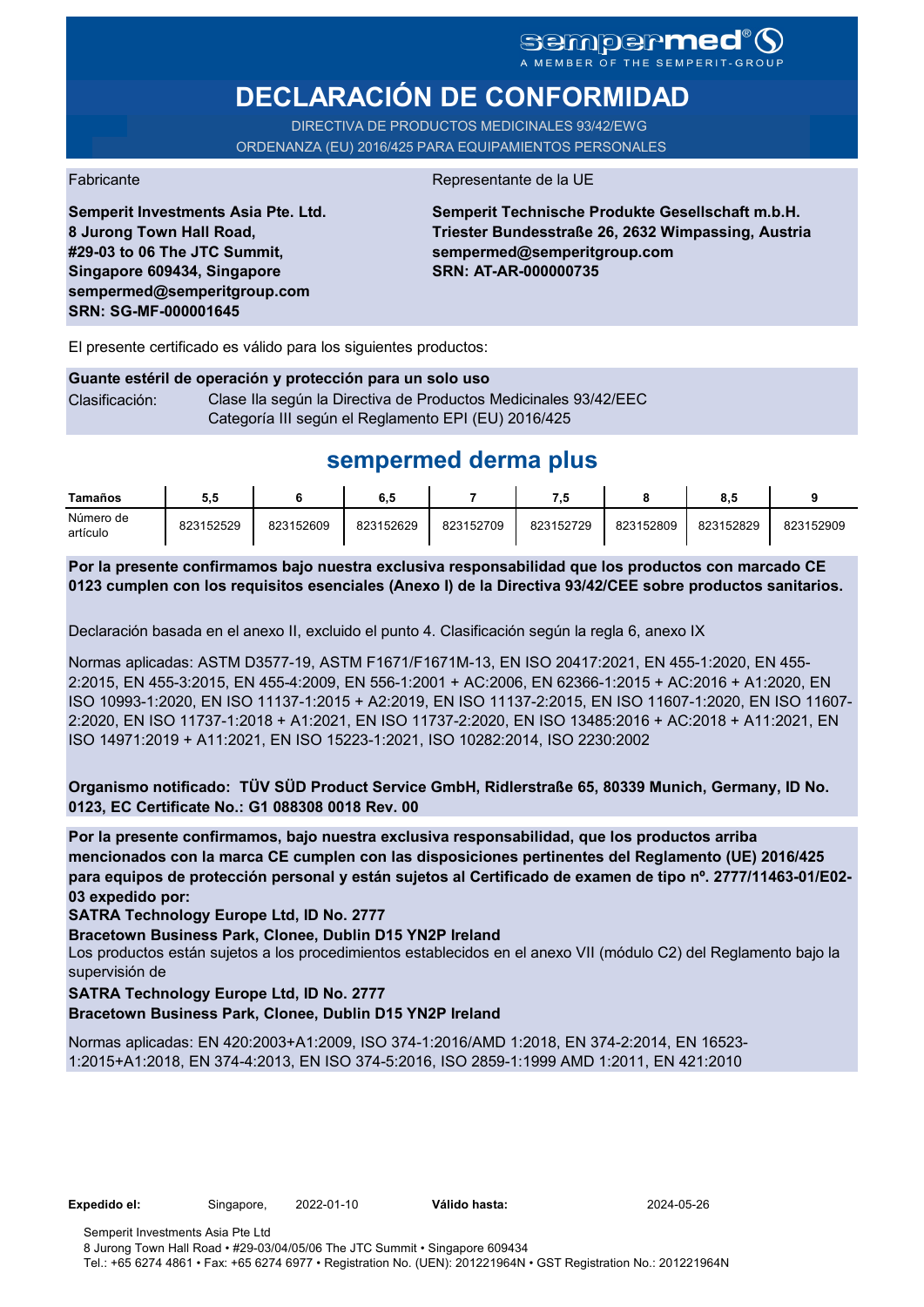# SCMPCFMCC<sup>®</sup>

# **DECLARAÇÃO DE CONFORMIDADE**

DIRETIVA 93/42/CEE SOBRE DISPOSITIVOS MÉDICOS REGULAMENTO (UE) 2016/425 SOBRE EQUIPAMENTO DE PROTEÇÃO INDIVIDUAL

#### Fabricante **Representante da UE**

**Semperit Investments Asia Pte. Ltd. 8 Jurong Town Hall Road, #29-03 to 06 The JTC Summit, Singapore 609434, Singapore sempermed@semperitgroup.com SRN: SG-MF-000001645**

**Semperit Technische Produkte Gesellschaft m.b.H. Triester Bundesstraße 26, 2632 Wimpassing, Austria sempermed@semperitgroup.com SRN: AT-AR-000000735**

Este certificado é válido para os seguintes produtos:

**Luva cirúrgica e de proteção estéril para uso único** Classificação: Classe IIa de acordo com a Diretiva de Dispositivos Médicos 93/42/CEE Categoria III de acordo com o regulamento EPI (UE) 2016/425

## **sempermed derma plus**

| <b>Tamanhos</b>      | 5.5       |           | 6,5       |           | - 5       |           | ۰<br>o.a  |           |
|----------------------|-----------|-----------|-----------|-----------|-----------|-----------|-----------|-----------|
| Números de<br>artigo | 823152529 | 823152609 | 823152629 | 823152709 | 823152729 | 823152809 | 823152829 | 823152909 |

**Declaramos desta forma, sob a nossa exclusiva responsabilidade, que os produtos com a marca CE 0123 estão em conformidade com os requisitos essenciais (anexo I) da Diretriz de Dispositivos Médicos 93/42/CEE.**

Declaração baseada no anexo II excluindo (4). Classificação de acordo com a regra 6, anexo IX.

Normas aplicadas: ASTM D3577-19, ASTM F1671/F1671M-13, EN ISO 20417:2021, EN 455-1:2020, EN 455- 2:2015, EN 455-3:2015, EN 455-4:2009, EN 556-1:2001 + AC:2006, EN 62366-1:2015 + AC:2016 + A1:2020, EN ISO 10993-1:2020, EN ISO 11137-1:2015 + A2:2019, EN ISO 11137-2:2015, EN ISO 11607-1:2020, EN ISO 11607-2:2020, EN ISO 11737-1:2018 + A1:2021, EN ISO 11737-2:2020, EN ISO 13485:2016 + AC:2018 + A11:2021, EN ISO 14971:2019 + A11:2021, EN ISO 15223-1:2021, ISO 10282:2014, ISO 2230:2002

**Organismo nomeado: TÜV SÜD Product Service GmbH, Ridlerstraße 65, 80339 Munich, Germany, ID No. 0123, EC Certificate No.: G1 088308 0018 Rev. 00** 

**Declaramos desta forma, sob a nossa exclusiva responsabilidade, que os produtos com a marca CE acima mencionados estão em conformidade com as disposições relevantes do regulamento (UE) 2016/425 para Equipamentos de Proteção Individual e são objeto do certificado de exame de tipo da UE n.º 2777/11463-01/E02-03 emitido por:**

**SATRA Technology Europe Ltd, ID No. 2777**

**Bracetown Business Park, Clonee, Dublin D15 YN2P Ireland**

Os produtos são objeto dos procedimentos previstos no anexo VII (módulo C2) do regulamento, sob a supervisão de

**SATRA Technology Europe Ltd, ID No. 2777**

**Bracetown Business Park, Clonee, Dublin D15 YN2P Ireland**

Normas aplicadas: EN 420:2003+A1:2009, ISO 374-1:2016/AMD 1:2018, EN 374-2:2014, EN 16523- 1:2015+A1:2018, EN 374-4:2013, EN ISO 374-5:2016, ISO 2859-1:1999 AMD 1:2011, EN 421:2010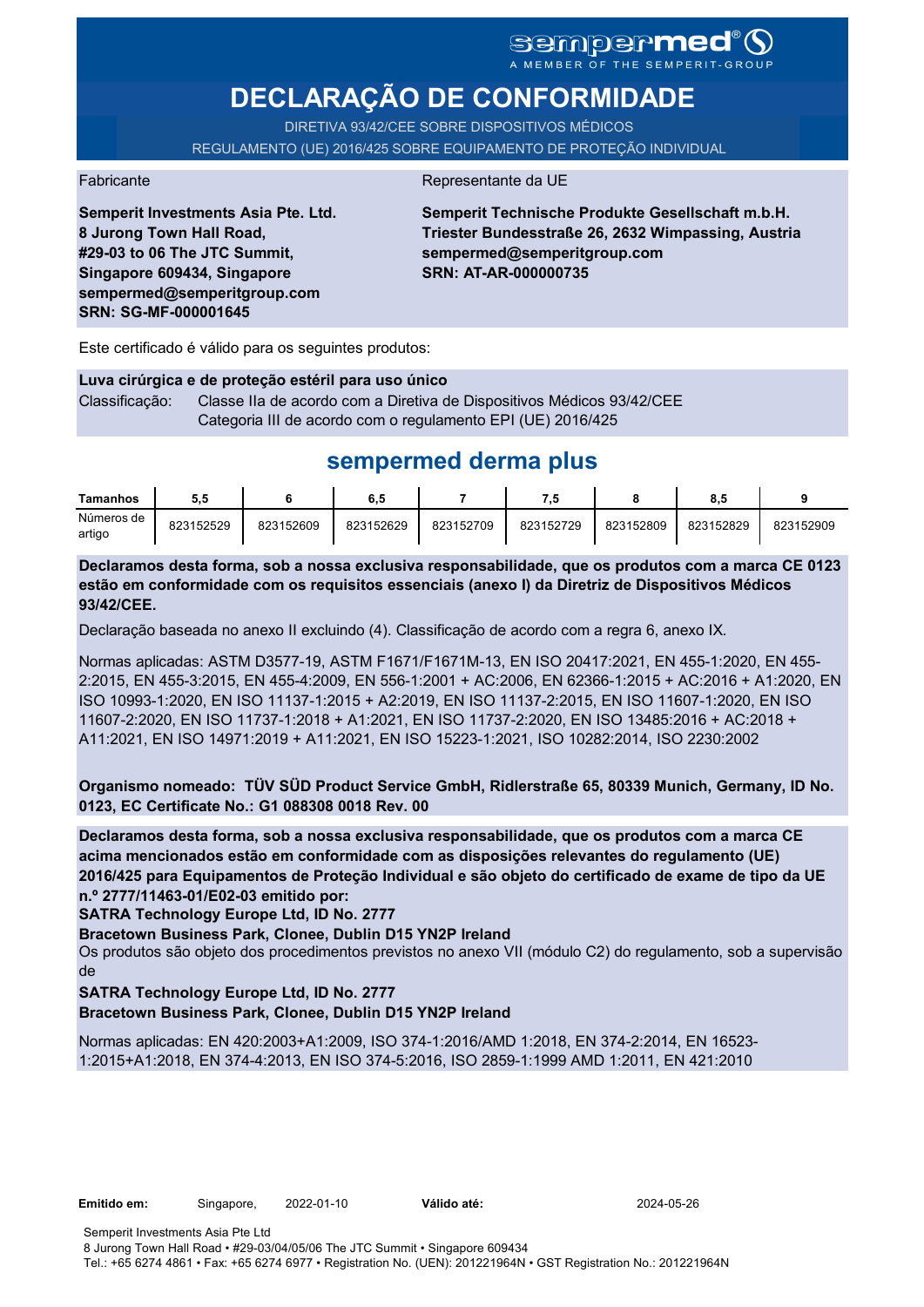# **DEKLARATON OM ÖVERENSSTÄMMELSE**

DIREkTIV 93/42/EEC MEDICINTEKNISKA PRODUKTER EU-FÖRORDNING 2016/425 FÖR PERSONLIG SKYDDSUTRUSTNING

**Semperit Investments Asia Pte. Ltd. 8 Jurong Town Hall Road, #29-03 to 06 The JTC Summit, Singapore 609434, Singapore sempermed@semperitgroup.com SRN: SG-MF-000001645**

#### Tillverkare Behörig representant hos EU

**Semperit Technische Produkte Gesellschaft m.b.H. Triester Bundesstraße 26, 2632 Wimpassing, Austria sempermed@semperitgroup.com SRN: AT-AR-000000735**

Detta certifikat gäller följande produkt:

### **Steril kirurgi- ioch skyddshandske för engångsanvändning**  Klassificering: Klass Ia enlligt EU-direktiv för medicintek-niska produkter (MD) 93/42/EEC Kategori III enligt EU-förordning för personlig skyddsutrustning (PPE) 2016/425

## **sempermed derma plus**

| <b>Storlekar</b> | ວ.ວ       |           | 6,5       |           |           |           | $\bullet$<br>0. |           |
|------------------|-----------|-----------|-----------|-----------|-----------|-----------|-----------------|-----------|
| Artikelnummer    | 823152529 | 823152609 | 823152629 | 823152709 | 823152729 | 823152809 | 823152829       | 823152909 |

**Vi förklarar härmed under eget exklusivt ansvar att ovan beskrivna, CE 0123-markerade produkt stämmer överens med erforderliga krav (Bilaga I) i direktivet för medicinska produkter 93/42/EEC.**

Deklaration enligt Bilaga II, (4) undantagen. Klassifiering enligt 6, Bilaga IX.

Tillämpade standarder: ASTM D3577-19, ASTM F1671/F1671M-13, EN ISO 20417:2021, EN 455-1:2020, EN 455- 2:2015, EN 455-3:2015, EN 455-4:2009, EN 556-1:2001 + AC:2006, EN 62366-1:2015 + AC:2016 + A1:2020, EN ISO 10993-1:2020, EN ISO 11137-1:2015 + A2:2019, EN ISO 11137-2:2015, EN ISO 11607-1:2020, EN ISO 11607- 2:2020, EN ISO 11737-1:2018 + A1:2021, EN ISO 11737-2:2020, EN ISO 13485:2016 + AC:2018 + A11:2021, EN ISO 14971:2019 + A11:2021, EN ISO 15223-1:2021, ISO 10282:2014, ISO 2230:2002

**Angiven myndighet: TÜV SÜD Product Service GmbH, Ridlerstraße 65, 80339 Munich, Germany, ID No. 0123, EC Certificate No.: G1 088308 0018 Rev. 00** 

**Vi förklarar härmed under eget exklusivt ansvar att ovan beskrivna, CE-markerade produkt stämmer överens med tillämpliga bestämmelser i EU-förordningen 2016/425 för personlig skyddsutrustning och är identisk med den personliga skyddsutrustning som anges i EU-certifikat för typgranskning nummer2777/11463-01/E02-03 daterad av:**

**SATRA Technology Europe Ltd, ID No. 2777**

**Bracetown Business Park, Clonee, Dublin D15 YN2P Ireland**

och är föremål för den procedur som beskrivs i Bilaga VII (Modul C2) till EU-förordningen 2016/425 under the supervision of under uppsikt av

### **SATRA Technology Europe Ltd, ID No. 2777**

### **Bracetown Business Park, Clonee, Dublin D15 YN2P Ireland**

Tillämpade standarder: EN 420:2003+A1:2009, ISO 374-1:2016/AMD 1:2018, EN 374-2:2014, EN 16523- 1:2015+A1:2018, EN 374-4:2013, EN ISO 374-5:2016, ISO 2859-1:1999 AMD 1:2011, EN 421:2010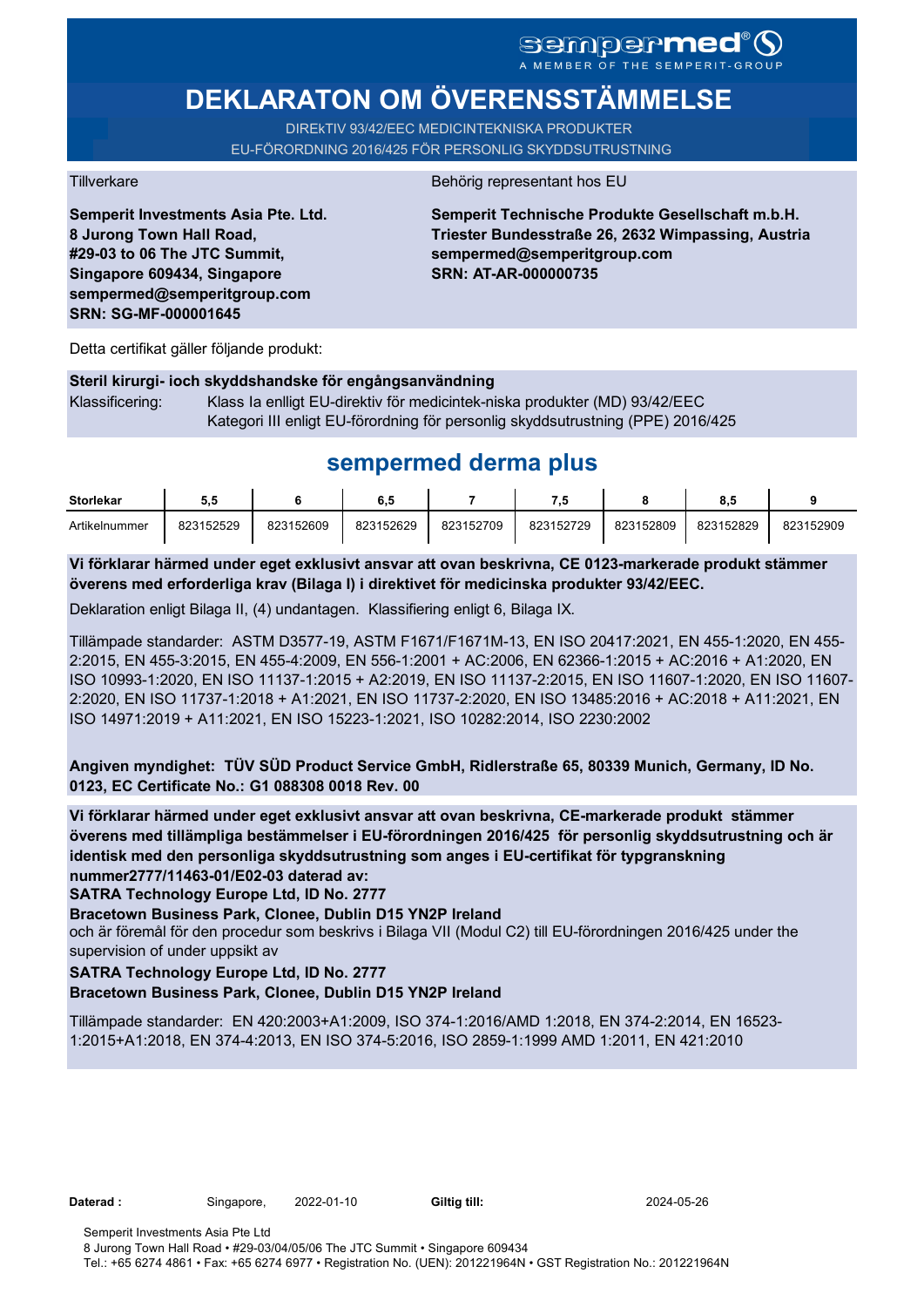# **KONFORMITETSERKLÆRING**

DIREKTIV 93/42/EØF OM MEDICINSK UDSTYR FORORDNING (EU) 2016/425 FOR PERSONLIGE VÆRNEMIDLER

### Producent EU-befuldmægtigede

**Semperit Investments Asia Pte. Ltd. 8 Jurong Town Hall Road, #29-03 to 06 The JTC Summit, Singapore 609434, Singapore sempermed@semperitgroup.com SRN: SG-MF-000001645**

**Semperit Technische Produkte Gesellschaft m.b.H. Triester Bundesstraße 26, 2632 Wimpassing, Austria sempermed@semperitgroup.com SRN: AT-AR-000000735**

Dette certifikat er gyldigt for følgende produkter:

### **Steril operations- og beskyttelseshandske til engangsbrug** Klassificering: Klasse IIa jævnfør 93/42/EØF-retningslinjerne for medicinsk udstyr Kategori III jævnfør PVM-forordningen (EU) 2016/425

# **sempermed derma plus**

| <b>Størrelser</b> | ບ.ບ       |           | ხ.მ       |           | . .       |           | υ.,       |           |
|-------------------|-----------|-----------|-----------|-----------|-----------|-----------|-----------|-----------|
| Artikelnumre      | 823152529 | 823152609 | 823152629 | 823152709 | 823152729 | 823152809 | 823152829 | 823152909 |

**Vi bekræfter hermed under fuldt ansvar, at de ovenfor nævnte CE 0123-mærkede produkter stemmer overens med med de grundliggende krav (bilag I) i retningslinjerne for medicinsk udstyr 93/42/EØF.**

Forklaring baseret på bilag II exklusiv (4). Klassificering jævnfør regel 6, bilag IX.

Anvendte standarder: ASTM D3577-19, ASTM F1671/F1671M-13, EN ISO 20417:2021, EN 455-1:2020, EN 455- 2:2015, EN 455-3:2015, EN 455-4:2009, EN 556-1:2001 + AC:2006, EN 62366-1:2015 + AC:2016 + A1:2020, EN ISO 10993-1:2020, EN ISO 11137-1:2015 + A2:2019, EN ISO 11137-2:2015, EN ISO 11607-1:2020, EN ISO 11607-2:2020, EN ISO 11737-1:2018 + A1:2021, EN ISO 11737-2:2020, EN ISO 13485:2016 + AC:2018 + A11:2021, EN ISO 14971:2019 + A11:2021, EN ISO 15223-1:2021, ISO 10282:2014, ISO 2230:2002

**Det nævnte sted: TÜV SÜD Product Service GmbH, Ridlerstraße 65, 80339 Munich, Germany, ID No. 0123, EC Certificate No.: G1 088308 0018 Rev. 00** 

**Vi bekræfter hermed under fuldt ansvar, at de ovenfor nævnte CE-mærkede produkter stemmer overens med med de afgørende bestemmelser i forordningen (EU) 2016/425 for personlige værnemidler, og er genstand for EU-certificering af typeafprøvning nr.2777/11463-01/E02-03 udstedt gennem:**

### **SATRA Technology Europe Ltd, ID No. 2777**

**Bracetown Business Park, Clonee, Dublin D15 YN2P Ireland**

Produkterne er genstand for procedurer jævnfør VII (modul C2) i forordningen med opsyn af

#### **SATRA Technology Europe Ltd, ID No. 2777**

**Bracetown Business Park, Clonee, Dublin D15 YN2P Ireland**

Anvendte standarder: EN 420:2003+A1:2009, ISO 374-1:2016/AMD 1:2018, EN 374-2:2014, EN 16523- 1:2015+A1:2018, EN 374-4:2013, EN ISO 374-5:2016, ISO 2859-1:1999 AMD 1:2011, EN 421:2010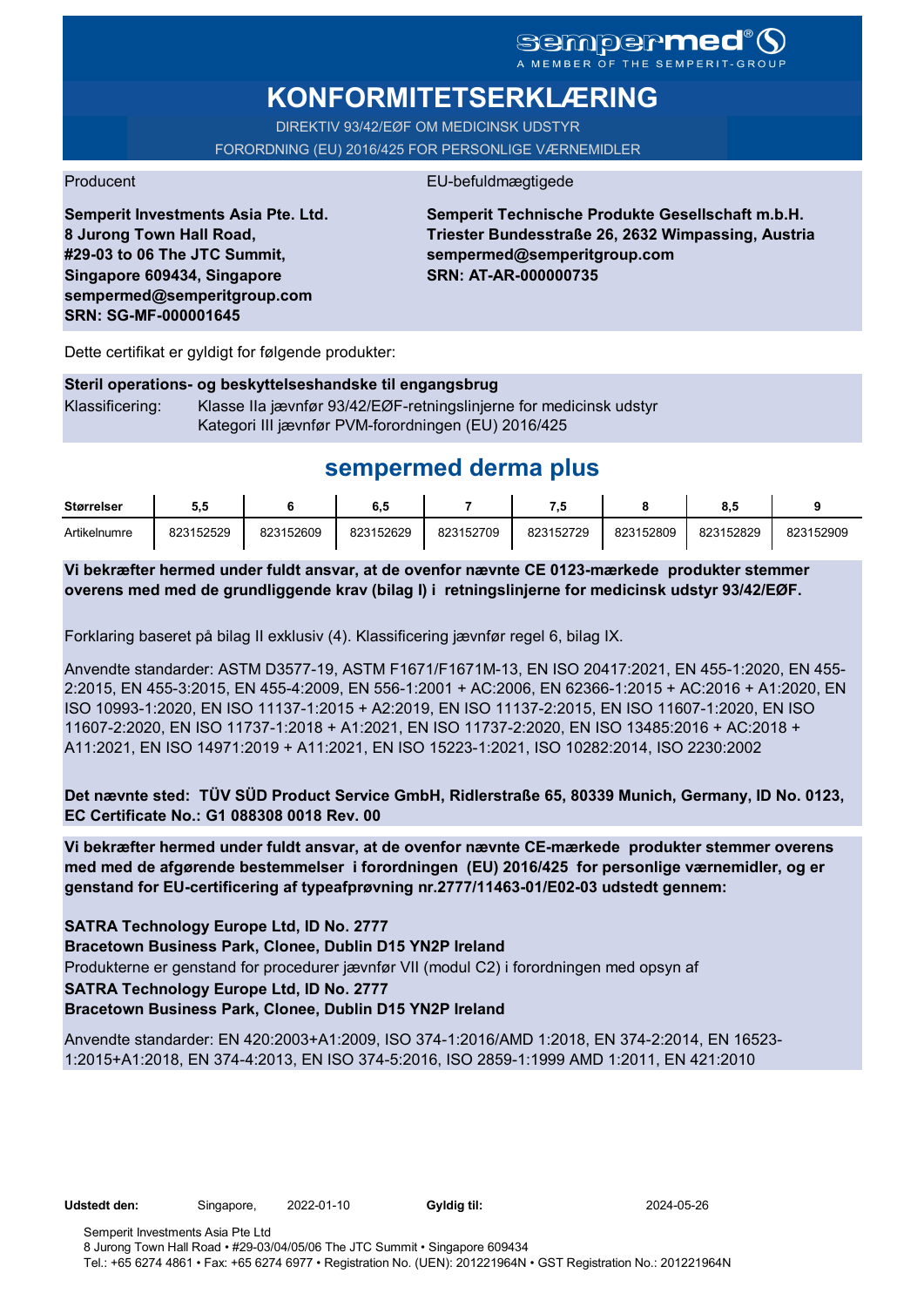# **KONFORMITETSERKLÆRING**

DIREKTIV FOR MEDISINSK UTSTYR 93/42/EØS FORORDNING (EU) NR. 2016/425 OM PERSONLIG VERNEUTSTYR

#### Produsent Autorisert representant i EU

**Semperit Investments Asia Pte. Ltd. 8 Jurong Town Hall Road, #29-03 to 06 The JTC Summit, Singapore 609434, Singapore sempermed@semperitgroup.com SRN: SG-MF-000001645**

**Semperit Technische Produkte Gesellschaft m.b.H. Triester Bundesstraße 26, 2632 Wimpassing, Austria sempermed@semperitgroup.com SRN: AT-AR-000000735**

Dette sertifikatet er gyldig for følgende produkter:

#### **Steril operasjons- og beskyttelseshanske for engangsbruk**

Klassifisering: Klasse IIa i henhold til Direktiv for medisinsk utstyr 93/42/EØS Kategori III i henhold til PVU-forordningen (EU) nr. 2016/425

## **sempermed derma plus**

| <b>Størrelser</b> | ວ.ວ       |           | 6,5       |           | - 7       |           | o.c       |           |
|-------------------|-----------|-----------|-----------|-----------|-----------|-----------|-----------|-----------|
| Artikkelnumre     | 823152529 | 823152609 | 823152629 | 823152709 | 823152729 | 823152809 | 823152829 | 823152909 |

#### **Vi erklærer herved under eneansvar at det CE 0123-merkede produktet oppfyller de grunnleggende kravene (Vedlegg I) i Direktivet for medisinsk utstyr 93/42/EØS.**

Erklæring basert på Vedlegg II unntatt (4). Klassifisering i henhold til Regel nr. 6, Vedlegg IX.

Relevante standarder: ASTM D3577-19, ASTM F1671/F1671M-13, EN ISO 20417:2021, EN 455-1:2020, EN 455- 2:2015, EN 455-3:2015, EN 455-4:2009, EN 556-1:2001 + AC:2006, EN 62366-1:2015 + AC:2016 + A1:2020, EN ISO 10993-1:2020, EN ISO 11137-1:2015 + A2:2019, EN ISO 11137-2:2015, EN ISO 11607-1:2020, EN ISO 11607- 2:2020, EN ISO 11737-1:2018 + A1:2021, EN ISO 11737-2:2020, EN ISO 13485:2016 + AC:2018 + A11:2021, EN ISO 14971:2019 + A11:2021, EN ISO 15223-1:2021, ISO 10282:2014, ISO 2230:2002

**Teknisk kontrollorgan: TÜV SÜD Product Service GmbH, Ridlerstraße 65, 80339 Munich, Germany, ID No. 0123, EC Certificate No.: G1 088308 0018 Rev. 00** 

**Vi erklærer herved under eneansvar at det CE-merkede produktet som er nevnt ovenfor oppfyller de relevante bestemmelsene i Forordning (EU) nr. 2016/425 om personlig verneutstyr og er gjenstand for EUtypeprøvesertifikat nr. 2777/11463-01/E02-03 utstedt av:**

**SATRA Technology Europe Ltd, ID No. 2777**

**Bracetown Business Park, Clonee, Dublin D15 YN2P Ireland**

Produktet er gjenstand for prosedyren som er beskrevet i Vedlegg VII (Modul C2) i Forordning nr. 2016/425 under tilsyn av

#### **SATRA Technology Europe Ltd, ID No. 2777**

**Bracetown Business Park, Clonee, Dublin D15 YN2P Ireland**

Relevante standarder: EN 420:2003+A1:2009, ISO 374-1:2016/AMD 1:2018, EN 374-2:2014, EN 16523- 1:2015+A1:2018, EN 374-4:2013, EN ISO 374-5:2016, ISO 2859-1:1999 AMD 1:2011, EN 421:2010

| Utstedt den: | Singapore, | 2022-01-10 | Gyldig til: | 2024-05-26 |
|--------------|------------|------------|-------------|------------|
|              |            |            |             |            |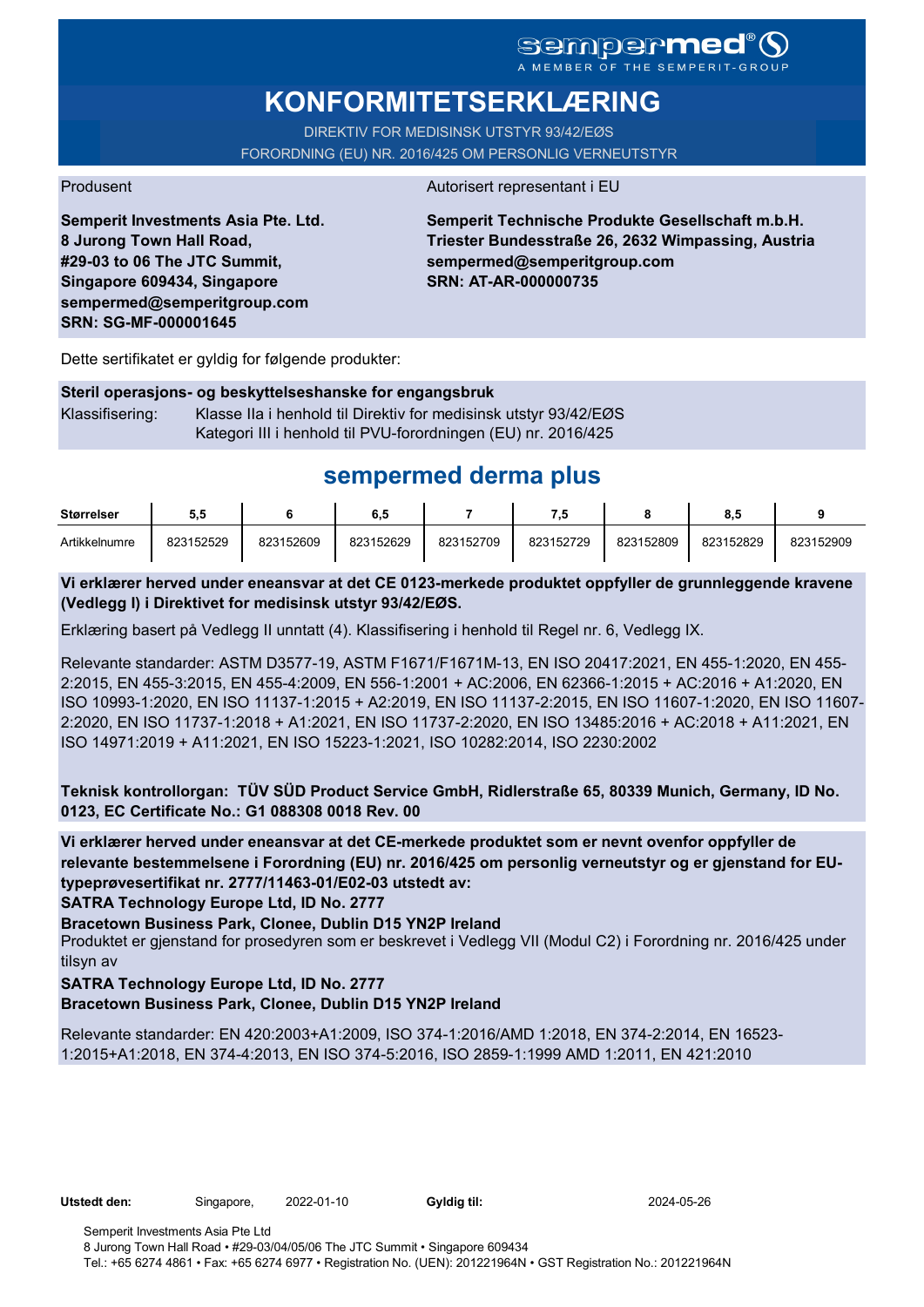# SCMDOCPMCO

# **VAATIMUSTENMUKAISUUSVAKUUTUS**

LÄÄKINNÄLLISIÄ LAITTEITA KOSKEVA DIREKTIIVI 93/42/ETY HENKILÖNSUOJAIMISTA ANNETTU ASETUS (EU) 2016/425

**Semperit Investments Asia Pte. Ltd. 8 Jurong Town Hall Road, #29-03 to 06 The JTC Summit, Singapore 609434, Singapore sempermed@semperitgroup.com SRN: SG-MF-000001645**

#### Valmistaja EU:n valtuutettu edustaja

**Semperit Technische Produkte Gesellschaft m.b.H. Triester Bundesstraße 26, 2632 Wimpassing, Austria sempermed@semperitgroup.com SRN: AT-AR-000000735**

Tämä sertifikaatti koskee seuraavia tuotteita:

#### **Kertakäyttöinen steriili leikkaus- ja suojakäsine**

Luokitus: Luokka IIa lääkinnällisiä laitteita koskevan direktiivin 93/42/ETY mukaisesti Luokka III henkilönsuojaimista annetun asetuksen (EU) 2016/425 mukaisesti

## **sempermed derma plus**

| Koot         | J.v       |           | e<br>ο    |           | - 7       |           | v.v       |           |
|--------------|-----------|-----------|-----------|-----------|-----------|-----------|-----------|-----------|
| Tuotenumerot | 823152529 | 823152609 | 823152629 | 823152709 | 823152729 | 823152809 | 823152829 | 823152909 |

**Täten vahvistamme yksinomaisella vastuullamme, että CE 0123-merkityt tuotteet vastaavat lääkinnällisiä laitteita koskevan direktiivin 93/42/ETY mukaisia perustavanlaatuisia vaatimuksia (liite I).**

Selvitys perustuu liitteeseen II, lukuun ottamatta (4). Luokittelu liitteen IX, säännön 6 mukaan

Sovelletut standardit: ASTM D3577-19, ASTM F1671/F1671M-13, EN ISO 20417:2021, EN 455-1:2020, EN 455- 2:2015, EN 455-3:2015, EN 455-4:2009, EN 556-1:2001 + AC:2006, EN 62366-1:2015 + AC:2016 + A1:2020, EN ISO 10993-1:2020, EN ISO 11137-1:2015 + A2:2019, EN ISO 11137-2:2015, EN ISO 11607-1:2020, EN ISO 11607- 2:2020, EN ISO 11737-1:2018 + A1:2021, EN ISO 11737-2:2020, EN ISO 13485:2016 + AC:2018 + A11:2021, EN ISO 14971:2019 + A11:2021, EN ISO 15223-1:2021, ISO 10282:2014, ISO 2230:2002

### **Ilmoitettu laitos: TÜV SÜD Product Service GmbH, Ridlerstraße 65, 80339 Munich, Germany, ID No. 0123, EC Certificate No.: G1 088308 0018 Rev. 00**

**Täten vahvistamme yksinomaisella vastuullamme, että yllä mainitut CE-merkityt tuotteet vastaavat henkilönsuojaimista annetun asetuksen (EU) 2016/425 mukaisia perustavanlaatuisia vaatimuksia ja niihin sovelletaan EU:n tyyppitarkastustodistusta nro 2777/11463-01/E02-03 laadittu :**

**SATRA Technology Europe Ltd, ID No. 2777**

**Bracetown Business Park, Clonee, Dublin D15 YN2P Ireland**

Tuotteet ovat asetuksen liitteen VII (moduuli C2) mukaisen menettelyn kohteena, valvonnan suorittaa

**SATRA Technology Europe Ltd, ID No. 2777**

#### **Bracetown Business Park, Clonee, Dublin D15 YN2P Ireland**

Sovelletut standardit: EN 420:2003+A1:2009, ISO 374-1:2016/AMD 1:2018, EN 374-2:2014, EN 16523- 1:2015+A1:2018, EN 374-4:2013, EN ISO 374-5:2016, ISO 2859-1:1999 AMD 1:2011, EN 421:2010

**Laadittu :** Singapore, 2022-01-10 **Voimassa (asti):** 2024-05-26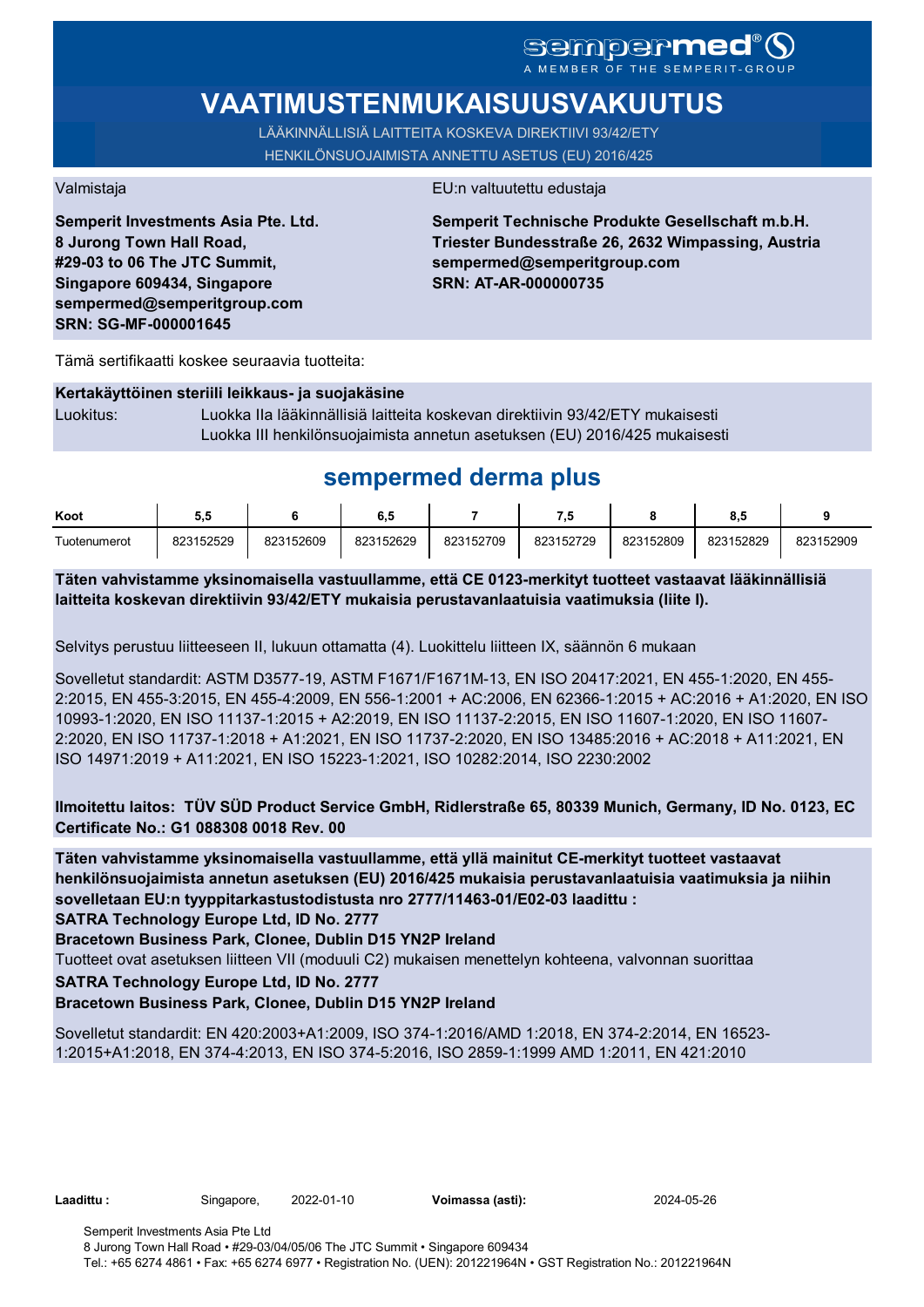# **ATITIKTIES DEKLARACIJA**

DIREKTYVA DĖL MEDICINOS PRIETAISŲ 93/42/EEB REGLAMENTAS (ES) 2016/425 DĖL ASMENINIŲ APSAUGOS PRIEMONIŲ

Gamintojas **ES** įgaliotas asmuo

**Semperit Investments Asia Pte. Ltd. 8 Jurong Town Hall Road, #29-03 to 06 The JTC Summit, Singapore 609434, Singapore sempermed@semperitgroup.com SRN: SG-MF-000001645**

**Semperit Technische Produkte Gesellschaft m.b.H. Triester Bundesstraße 26, 2632 Wimpassing, Austria sempermed@semperitgroup.com SRN: AT-AR-000000735**

Šis sertifikatas galioja toliau nurodytiems produktams:

**Sterilios vienkartinio naudojimo operacinės ir apsauginės pirštinės** Klasifikacija: Ila klasė pagal direktyva dėl medicinos prietaisų 93/42/EEB III kategorija pagal reglamentą (ES) 2016/425 dėl asmeninių apsaugos priemonių

# **sempermed derma plus**

| Dvdžiai            | 5.5       |           | 6.5       |           | 7.5       |           | o<br>o.a  |           |
|--------------------|-----------|-----------|-----------|-----------|-----------|-----------|-----------|-----------|
| Prekiy<br>numeriai | 823152529 | 823152609 | 823152629 | 823152709 | 823152729 | 823152809 | 823152829 | 823152909 |

**Prisiimdami visą atsakomybę šiuo dokumentu patvirtiname, kad CE 0123 paženklinti produktai atitinka svarbiausius direktyvos dėl medicinos prietaisų 93/42/EEB reikalavimus (I priedas).**

Paaiškinimas remiasi tik II priedu (4). Klasifikacija pagal IX priedo 6 taisyklę.

Taikomi standartai: ASTM D3577-19, ASTM F1671/F1671M-13, EN ISO 20417:2021, EN 455-1:2020, EN 455- 2:2015, EN 455-3:2015, EN 455-4:2009, EN 556-1:2001 + AC:2006, EN 62366-1:2015 + AC:2016 + A1:2020, EN ISO 10993-1:2020, EN ISO 11137-1:2015 + A2:2019, EN ISO 11137-2:2015, EN ISO 11607-1:2020, EN ISO 11607-2:2020, EN ISO 11737-1:2018 + A1:2021, EN ISO 11737-2:2020, EN ISO 13485:2016 + AC:2018 + A11:2021, EN ISO 14971:2019 + A11:2021, EN ISO 15223-1:2021, ISO 10282:2014, ISO 2230:2002

**Notifikuotoji įstaiga: TÜV SÜD Product Service GmbH, Ridlerstraße 65, 80339 Munich, Germany, ID No. 0123, EC Certificate No.: G1 088308 0018 Rev. 00** 

**Prisiimdami visą atsakomybę, šiuo dokumentu patvirtiname, kad anksčiau paminėti CE paženklinti produktai atitinka svarbiausius direktyvos dėl asmeninių apsaugos priemonių (ES) 2016/425 reikalavimus ir yra ES tipo tyrimo sertifikato Nr. objektas. 2777/11463-01/E02-03 išduota :**

**SATRA Technology Europe Ltd, ID No. 2777**

**Bracetown Business Park, Clonee, Dublin D15 YN2P Ireland**

Produktai yra metodo objektas pagal direktyvos VII priedą (modulis C2) prižiūrint

**SATRA Technology Europe Ltd, ID No. 2777**

#### **Bracetown Business Park, Clonee, Dublin D15 YN2P Ireland**

Taikomi standartai: EN 420:2003+A1:2009, ISO 374-1:2016/AMD 1:2018, EN 374-2:2014, EN 16523- 1:2015+A1:2018, EN 374-4:2013, EN ISO 374-5:2016, ISO 2859-1:1999 AMD 1:2011, EN 421:2010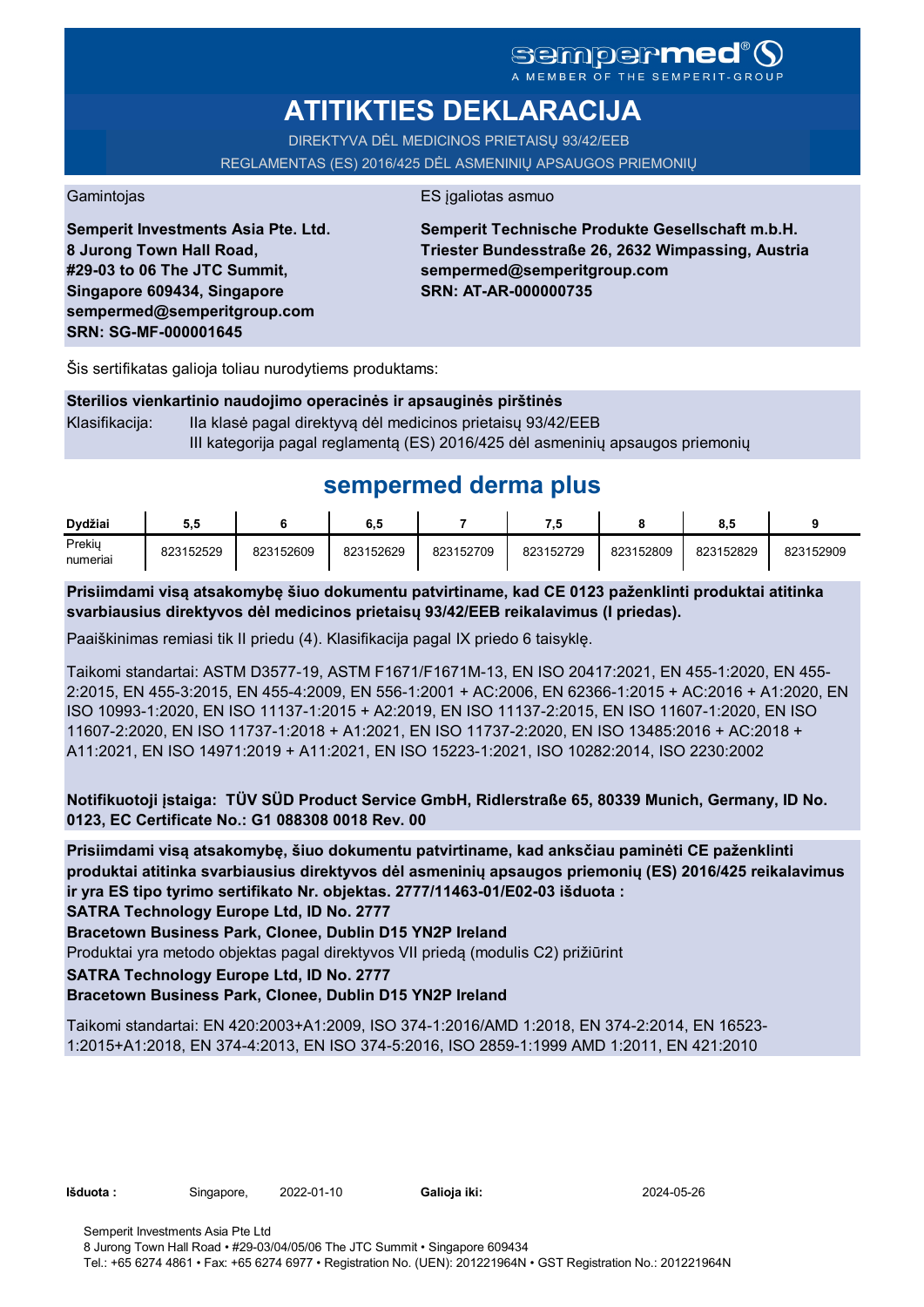# **ATBILSTĪBAS DEKLARĀCIJA**

MEDICĪNAS IERĪČU DIREKTĪVA 93/42/EEK

REGULA (ES) 2016/425 PAR INDIVIDUĀLAJIEM AIZSARDZĪBAS LĪDZEKĻIEM

Likumīgais ražotājs **Pilnvarotais pārstāvis ES** 

**Semperit Investments Asia Pte. Ltd. 8 Jurong Town Hall Road, #29-03 to 06 The JTC Summit, Singapore 609434, Singapore sempermed@semperitgroup.com SRN: SG-MF-000001645**

**Semperit Technische Produkte Gesellschaft m.b.H. Triester Bundesstraße 26, 2632 Wimpassing, Austria sempermed@semperitgroup.com SRN: AT-AR-000000735**

Šis sertifikāts ir derīgs šādam produktam:

#### **Sterili ķirurģiskie aizsargcimdi vienreizējai lietošanai**

Klasifikācija: IIa klase saskaņā ar medicīnas ierīču direktīvu 93/42/EEK III kategorija saskaņā ar IAL Regulu (ES) 2016/425

## **sempermed derma plus**

| Izmēri   | 5.5       |           | 6.5       |           |           |           | 0.        |           |
|----------|-----------|-----------|-----------|-----------|-----------|-----------|-----------|-----------|
| Artikula | 823152529 | 823152609 | 823152629 | 823152709 | 823152729 | 823152809 | 823152829 | 823152909 |
| numurs   |           |           |           |           |           |           |           |           |

#### **Ar šo mēs apliecinām, ka iepriekš aprakstītais produkts ar CE 0123 marķējumu atbilst medicīnas ierīču 93/42/EEK direktīvas pamatprasībām (I pielikums).**

Deklarācija, pamatojoties uz II pielikumu, izņemot (4). Klasifikācija saskaņā ar IX pielikuma 6. noteikumu.

Piemērotie standarti: ASTM D3577-19, ASTM F1671/F1671M-13, EN ISO 20417:2021, EN 455-1:2020, EN 455- 2:2015, EN 455-3:2015, EN 455-4:2009, EN 556-1:2001 + AC:2006, EN 62366-1:2015 + AC:2016 + A1:2020, EN ISO 10993-1:2020, EN ISO 11137-1:2015 + A2:2019, EN ISO 11137-2:2015, EN ISO 11607-1:2020, EN ISO 11607-2:2020, EN ISO 11737-1:2018 + A1:2021, EN ISO 11737-2:2020, EN ISO 13485:2016 + AC:2018 + A11:2021, EN ISO 14971:2019 + A11:2021, EN ISO 15223-1:2021, ISO 10282:2014, ISO 2230:2002

**Pilnvarotā iestāde: TÜV SÜD Product Service GmbH, Ridlerstraße 65, 80339 Munich, Germany, ID No. 0123, EC Certificate No.: G1 088308 0018 Rev. 00** 

**Ar šo mēs apliecinām, ka iepriekš aprakstītais produkts ar CE marķējumu atbilst Regulas (ES) 2016/425 par individuālajiem aizsardzības līdzekļiem piemērojamajiem noteikumiem un ir identisks individuālajiem aizsardzības līdzekļiem, uz kuriem attiecas ES tipa pārbaudes sertifikāts Nr. 2777/11463-01/E02-03 izdots :**

**SATRA Technology Europe Ltd, ID No. 2777**

**Bracetown Business Park, Clonee, Dublin D15 YN2P Ireland**

un uz to attiecas Regulas (ES) 2016/425 VII pielikumā (C2 modulis) noteiktā procedūra

#### **SATRA Technology Europe Ltd, ID No. 2777**

#### **Bracetown Business Park, Clonee, Dublin D15 YN2P Ireland**

Piemērotie standarti: EN 420:2003+A1:2009, ISO 374-1:2016/AMD 1:2018, EN 374-2:2014, EN 16523- 1:2015+A1:2018, EN 374-4:2013, EN ISO 374-5:2016, ISO 2859-1:1999 AMD 1:2011, EN 421:2010

**Izdots :** Singapore, **Derīgs līdz:** 2022-01-10 2024-05-26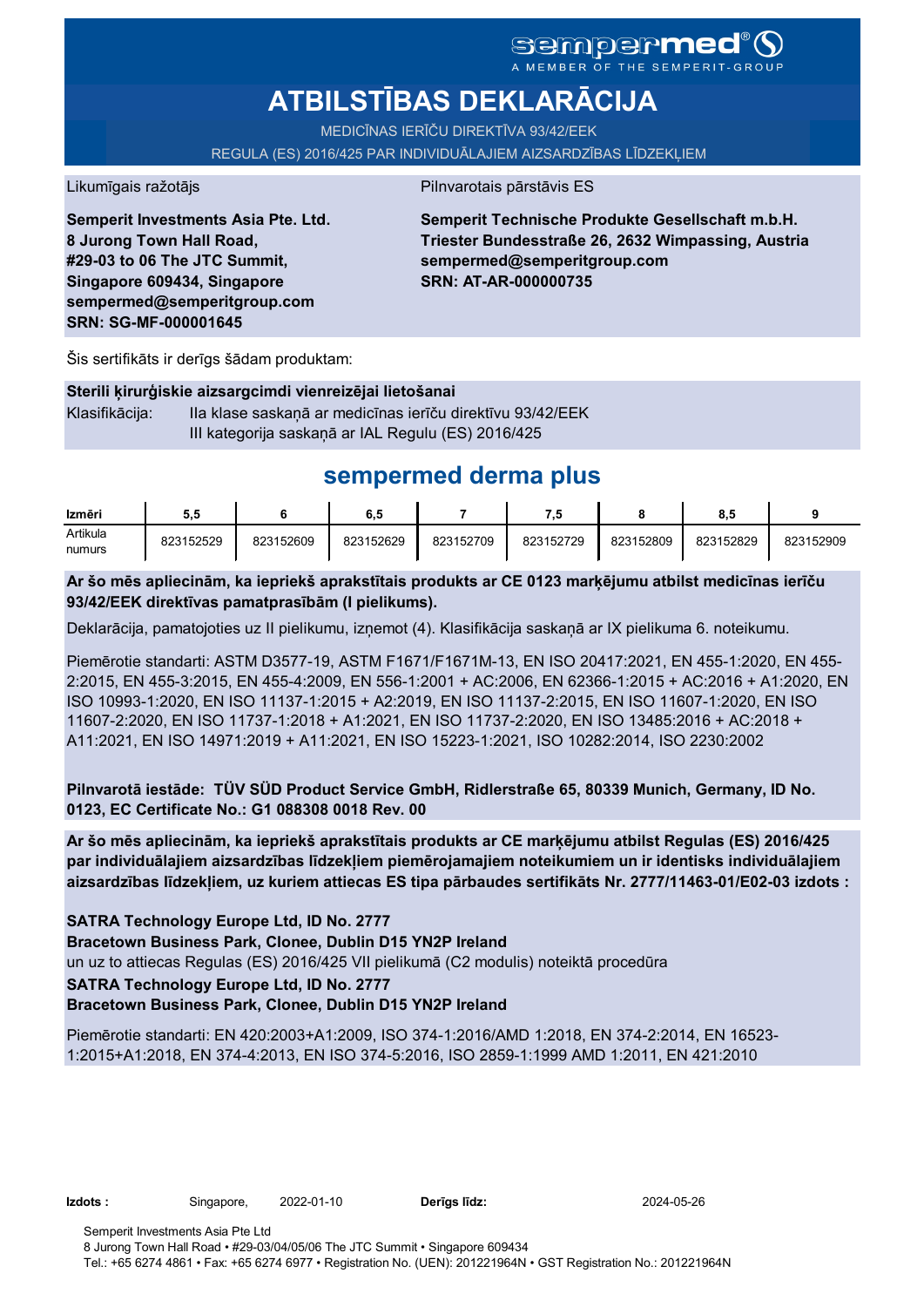# **VASTAVUSDEKLARATSIOON**

MEDITSIINITOODETE DIREKTIIV 93/42/EMÜ ISIKUKAITSEVAHENDITE MÄÄRUS (EL) 2016/425

Tootja Volitatud esindaja EL-is

**Semperit Investments Asia Pte. Ltd. 8 Jurong Town Hall Road, #29-03 to 06 The JTC Summit, Singapore 609434, Singapore sempermed@semperitgroup.com SRN: SG-MF-000001645**

### **Semperit Technische Produkte Gesellschaft m.b.H. Triester Bundesstraße 26, 2632 Wimpassing, Austria sempermed@semperitgroup.com SRN: AT-AR-000000735**

See sertifikaat kehtib järgmistele toodetele:

#### **Steriilne operatsiooni- ja kaitsekinnas ühekordseks kasutuseks**

Klassifikatsioon: IIa klass kooskõlas meditsiinitoodete direktiiviga 93/42/EMÜ III kategooria kooskõlas isikukaitsevahendite määrusega (EL) 2016/425

# **sempermed derma plus**

| <b>Suurused</b> | ວ.ະ       |           | 6,5       |           | .         |           | o.a       |           |
|-----------------|-----------|-----------|-----------|-----------|-----------|-----------|-----------|-----------|
| Tootenumbrid    | 823152529 | 823152609 | 823152629 | 823152709 | 823152729 | 823152809 | 823152829 | 823152909 |

### **Kinnitame oma ainuvastutusel, et CE 0123-märgisega tooted on kooskõlas meditsiinitoodete direktiivi 93/42/EMÜ peamiste nõuetega (I lisa).**

Deklaratsioon põhineb II lisal, välja arvatud punkt 4. Klassifikatsioon kooskõlas IX lisa 6. reegliga.

Kohaldatud normid: ASTM D3577-19, ASTM F1671/F1671M-13, EN ISO 20417:2021, EN 455-1:2020, EN 455- 2:2015, EN 455-3:2015, EN 455-4:2009, EN 556-1:2001 + AC:2006, EN 62366-1:2015 + AC:2016 + A1:2020, EN ISO 10993-1:2020, EN ISO 11137-1:2015 + A2:2019, EN ISO 11137-2:2015, EN ISO 11607-1:2020, EN ISO 11607- 2:2020, EN ISO 11737-1:2018 + A1:2021, EN ISO 11737-2:2020, EN ISO 13485:2016 + AC:2018 + A11:2021, EN ISO 14971:2019 + A11:2021, EN ISO 15223-1:2021, ISO 10282:2014, ISO 2230:2002

**Teavitatud asutus: TÜV SÜD Product Service GmbH, Ridlerstraße 65, 80339 Munich, Germany, ID No. 0123, EC Certificate No.: G1 088308 0018 Rev. 00** 

**Kinnitame oma ainuvastutusel, et eespool nimetatud CE-märgistusega tooted on kooskõlas isikukaitsevahendite määruse (EL) 2016/425 põhisätetega ning on identsed isikukaitsevahenditega, mille kohta on välja antud EÜ tüübihindamistõend nr2777/11463-01/E02-03 välja :**

**SATRA Technology Europe Ltd, ID No. 2777**

**Bracetown Business Park, Clonee, Dublin D15 YN2P Ireland**

Toodetele kohaldub määruse VII lisa (moodul C2) menetlus, mille üle teostab järelevalvet

**SATRA Technology Europe Ltd, ID No. 2777**

#### **Bracetown Business Park, Clonee, Dublin D15 YN2P Ireland**

Kohaldatud normid: EN 420:2003+A1:2009, ISO 374-1:2016/AMD 1:2018, EN 374-2:2014, EN 16523- 1:2015+A1:2018, EN 374-4:2013, EN ISO 374-5:2016, ISO 2859-1:1999 AMD 1:2011, EN 421:2010

Kehtivusaeg: 2024-05-26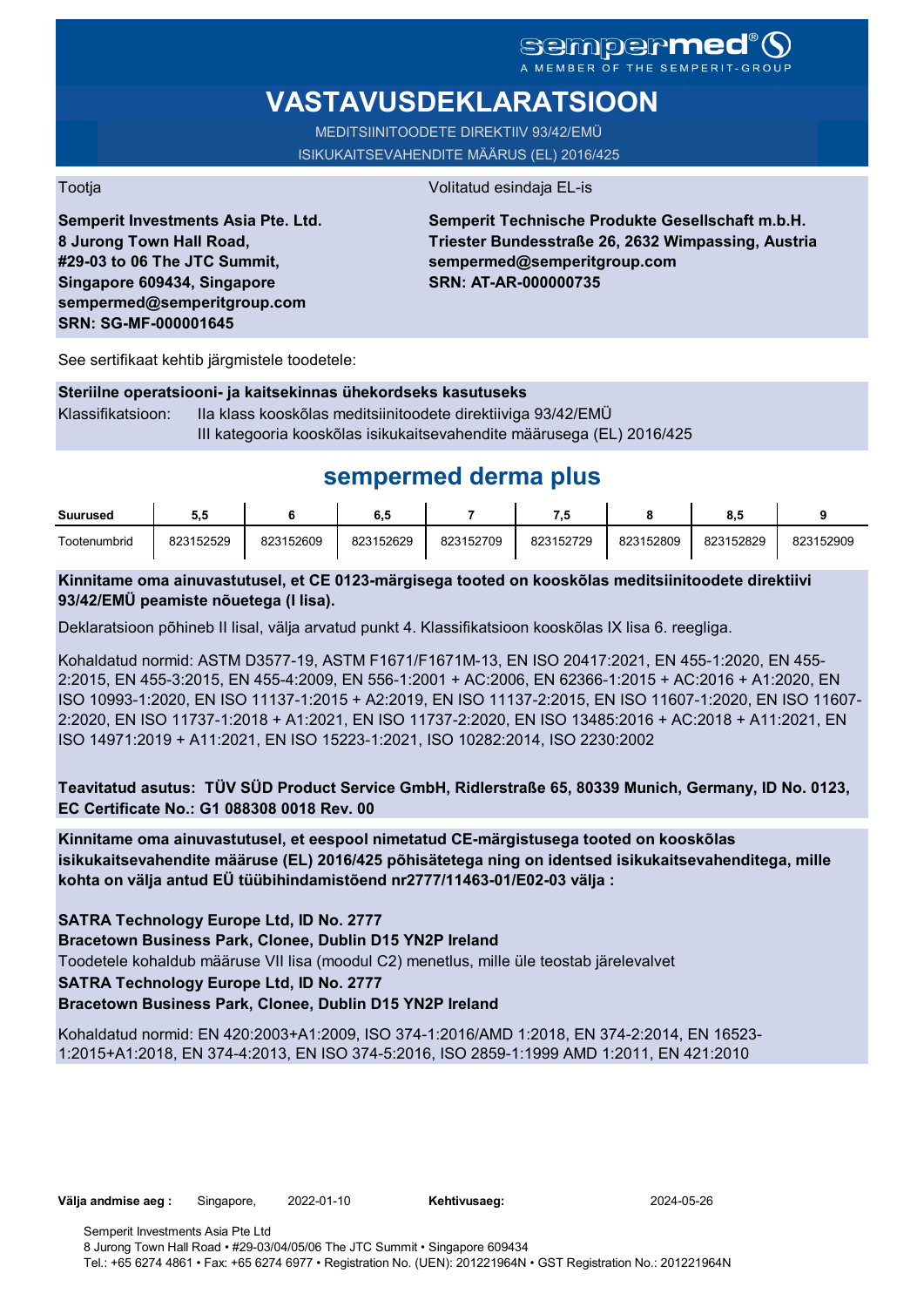# **PROHLÁŠENÍ O SHODĚ**

SMĚRNICE O ZDRAVOTNICKÝCH PROSTŘEDCÍCH 93/42/EHS NAŘÍZENÍ (EU) 2016/425 PRO OSOBNÍ OCHRANNÉ PROSTŘEDKY

#### Výrobce EU zplnomocněný zástupce

**Semperit Investments Asia Pte. Ltd. 8 Jurong Town Hall Road, #29-03 to 06 The JTC Summit, Singapore 609434, Singapore sempermed@semperitgroup.com SRN: SG-MF-000001645**

**Semperit Technische Produkte Gesellschaft m.b.H. Triester Bundesstraße 26, 2632 Wimpassing, Austria sempermed@semperitgroup.com SRN: AT-AR-000000735**

Tento certifikát je platný pro následující produkty:

#### **Sterilní operační a ochranné rukavice pro jednorázové použití**

Klasifikace Třída IIa podle směrnice o zdravotnických prostředcích 93/42/EEC Kategorie III podle nařízení o OOP (EU) 2016/425

# **sempermed derma plus**

| Velikosti         | 5.5       |           | 6,5       |           | 7.5       |           | 8.5       |           |
|-------------------|-----------|-----------|-----------|-----------|-----------|-----------|-----------|-----------|
| Číslo<br>produktu | 823152529 | 823152609 | 823152629 | 823152709 | 823152729 | 823152809 | 823152829 | 823152909 |

**Tímto potvrzujeme s výlučnou odpovědností, že produkty označené CE 0123 souhlasí se základními požadavky (příloha I) směrnice o zdravotnických prostředcích 93/42/EHS.**

Vysvětlení se zakládají na příloze II včetně (4). klasifikace podle pravidla 6, příloha IX.

Použité normy: ASTM D3577-19, ASTM F1671/F1671M-13, EN ISO 20417:2021, EN 455-1:2020, EN 455-2:2015, EN 455-3:2015, EN 455-4:2009, EN 556-1:2001 + AC:2006, EN 62366-1:2015 + AC:2016 + A1:2020, EN ISO 10993-1:2020, EN ISO 11137-1:2015 + A2:2019, EN ISO 11137-2:2015, EN ISO 11607-1:2020, EN ISO 11607- 2:2020, EN ISO 11737-1:2018 + A1:2021, EN ISO 11737-2:2020, EN ISO 13485:2016 + AC:2018 + A11:2021, EN ISO 14971:2019 + A11:2021, EN ISO 15223-1:2021, ISO 10282:2014, ISO 2230:2002

**Uvedená místa: TÜV SÜD Product Service GmbH, Ridlerstraße 65, 80339 Munich, Germany, ID No. 0123, EC Certificate No.: G1 088308 0018 Rev. 00** 

**Tímto potvrzujeme s výlučnou odpovědností, že výše uvedené produkty označené jako CE souhlasí s příslušnými ustanoveními nařízení (EU) 2016/425 pro Osobní ochranné prostředky a jsou předmětem přezkoušení EU č.2777/11463-01/E02-03 vystaveno :**

**SATRA Technology Europe Ltd, ID No. 2777**

**Bracetown Business Park, Clonee, Dublin D15 YN2P Ireland**

Produkty jsou předmětem procesu podle dodatku VII (moduly, C2) nařízení pod dohledem

**SATRA Technology Europe Ltd, ID No. 2777**

**Bracetown Business Park, Clonee, Dublin D15 YN2P Ireland**

Použité normy: EN 420:2003+A1:2009, ISO 374-1:2016/AMD 1:2018, EN 374-2:2014, EN 16523- 1:2015+A1:2018, EN 374-4:2013, EN ISO 374-5:2016, ISO 2859-1:1999 AMD 1:2011, EN 421:2010

2024-05-26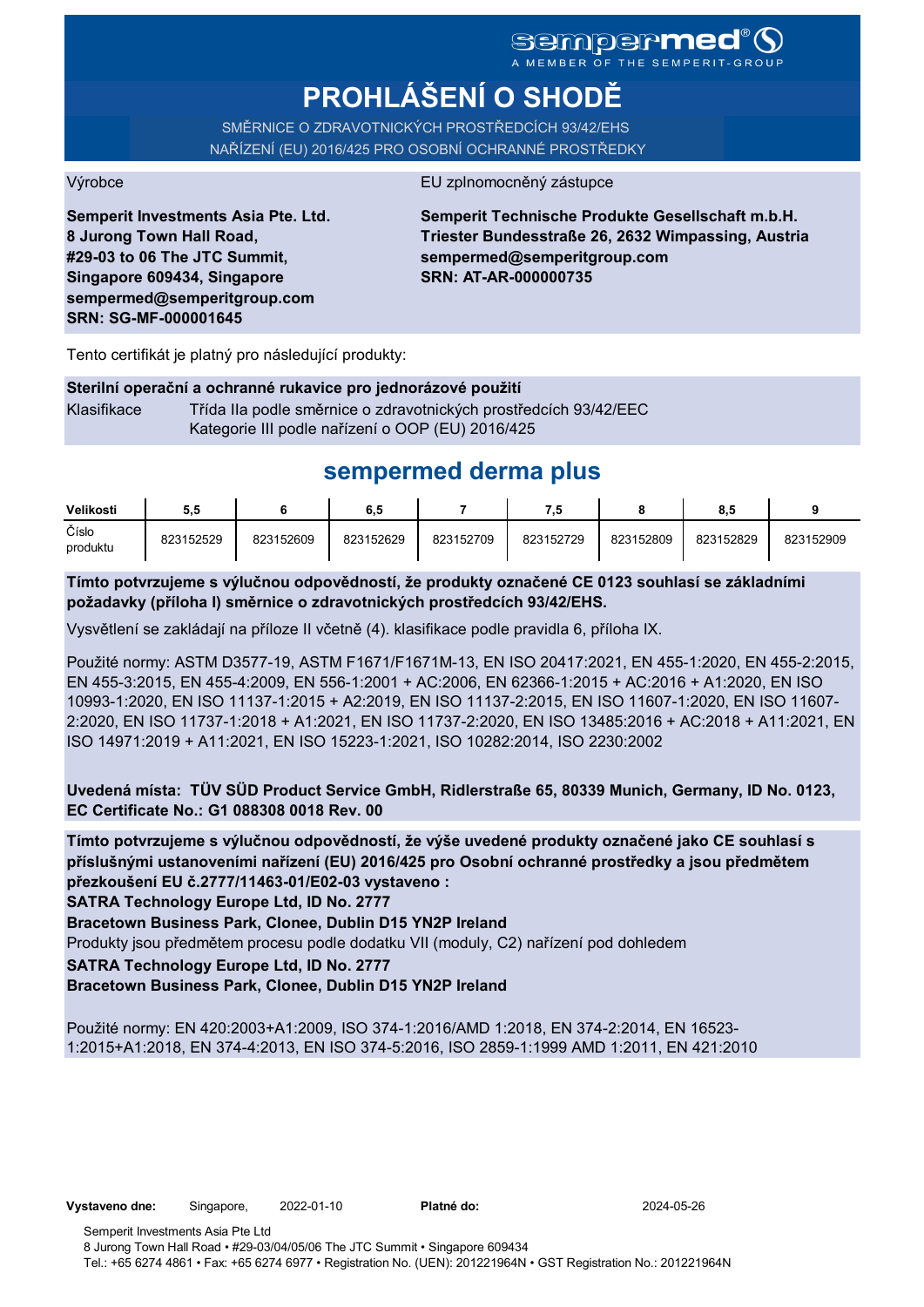# sempermed<sup>®</sup> Q

A MEMBER OF THE SEMPERIT-GROUP

# **VYHLÁSENIE O ZHODE**

SMERNICA 93/42/EHS EURÓPSKEHO PARLAMENTU A RADY o zdravotníckych pomôckach

NARIADENIE EURÓPSKEHO PARLAMENTU A RADY (EÚ) 2016/425 O OSOBNÝCH OCHRANNÝCH **PROSTRIEDKOCH** 

Výrobca Splnomocnenec pre EÚ

**Semperit Investments Asia Pte. Ltd. 8 Jurong Town Hall Road, #29-03 to 06 The JTC Summit, Singapore 609434, Singapore sempermed@semperitgroup.com SRN: SG-MF-000001645**

**Semperit Technische Produkte Gesellschaft m.b.H. Triester Bundesstraße 26, 2632 Wimpassing, Austria sempermed@semperitgroup.com SRN: AT-AR-000000735**

Tento certifikát je platný pre nasledujúce body:

#### **Sterilné operačné a ochranné rukavice na jedno použitie**

Klasifikácia: Trieda IIa podľa smernice 93/42/EHS o zdravotníckych pomôckach Kategória III podľa Nariadenia o osobných ochranných pomôckach (EU) 2016/425

## **sempermed derma plus**

| Veľkosti        | ວ.ວ       |           | 6.5       |           |           |           |           |           |
|-----------------|-----------|-----------|-----------|-----------|-----------|-----------|-----------|-----------|
| Výrobné čísla I | 823152529 | 823152609 | 823152629 | 823152709 | 823152729 | 823152809 | 823152829 | 823152909 |

**Týmto vo svojej výhradnej zodpovednosti potvrdzujeme, že výrobky označené symbolom CE 0123 sú v súlade so základnými požiadavkami (Príloha I) Nariadenia 93/42/EHS o zdravotníckych pomôckach.**

Vysvetlenie sa zakladá na prílohe II okrem (4). Klasifikácia podľa Pravidla 6, prílohy IX.

Súvisiace normy: ASTM D3577-19, ASTM F1671/F1671M-13, EN ISO 20417:2021, EN 455-1:2020, EN 455- 2:2015, EN 455-3:2015, EN 455-4:2009, EN 556-1:2001 + AC:2006, EN 62366-1:2015 + AC:2016 + A1:2020, EN ISO 10993-1:2020, EN ISO 11137-1:2015 + A2:2019, EN ISO 11137-2:2015, EN ISO 11607-1:2020, EN ISO 11607-2:2020, EN ISO 11737-1:2018 + A1:2021, EN ISO 11737-2:2020, EN ISO 13485:2016 + AC:2018 + A11:2021, EN ISO 14971:2019 + A11:2021, EN ISO 15223-1:2021, ISO 10282:2014, ISO 2230:2002

**Menovaná pozícia: TÜV SÜD Product Service GmbH, Ridlerstraße 65, 80339 Munich, Germany, ID No. 0123, EC Certificate No.: G1 088308 0018 Rev. 00** 

**Týmto vo svojej výhradnej zodpovednosti potvrdzujeme, že výrobky označené symbolom CE sú v súlade so smerodajnými ustanoveniami Nariadenia (EÚ) 2016/425 o osobných ochranných prostriedkoch a sú predmetom EU - Osvedčenia o typovej skúške č. 2777/11463-01/E02-03 vyhotovené :**

**SATRA Technology Europe Ltd, ID No. 2777**

**Bracetown Business Park, Clonee, Dublin D15 YN2P Ireland**

Výrobky sú predmetom konania podľa dodatku VII (moduly C2) Nariadenia pod dohľadom

**SATRA Technology Europe Ltd, ID No. 2777**

#### **Bracetown Business Park, Clonee, Dublin D15 YN2P Ireland**

Súvisiace normy: EN 420:2003+A1:2009, ISO 374-1:2016/AMD 1:2018, EN 374-2:2014, EN 16523- 1:2015+A1:2018, EN 374-4:2013, EN ISO 374-5:2016, ISO 2859-1:1999 AMD 1:2011, EN 421:2010

2024-05-26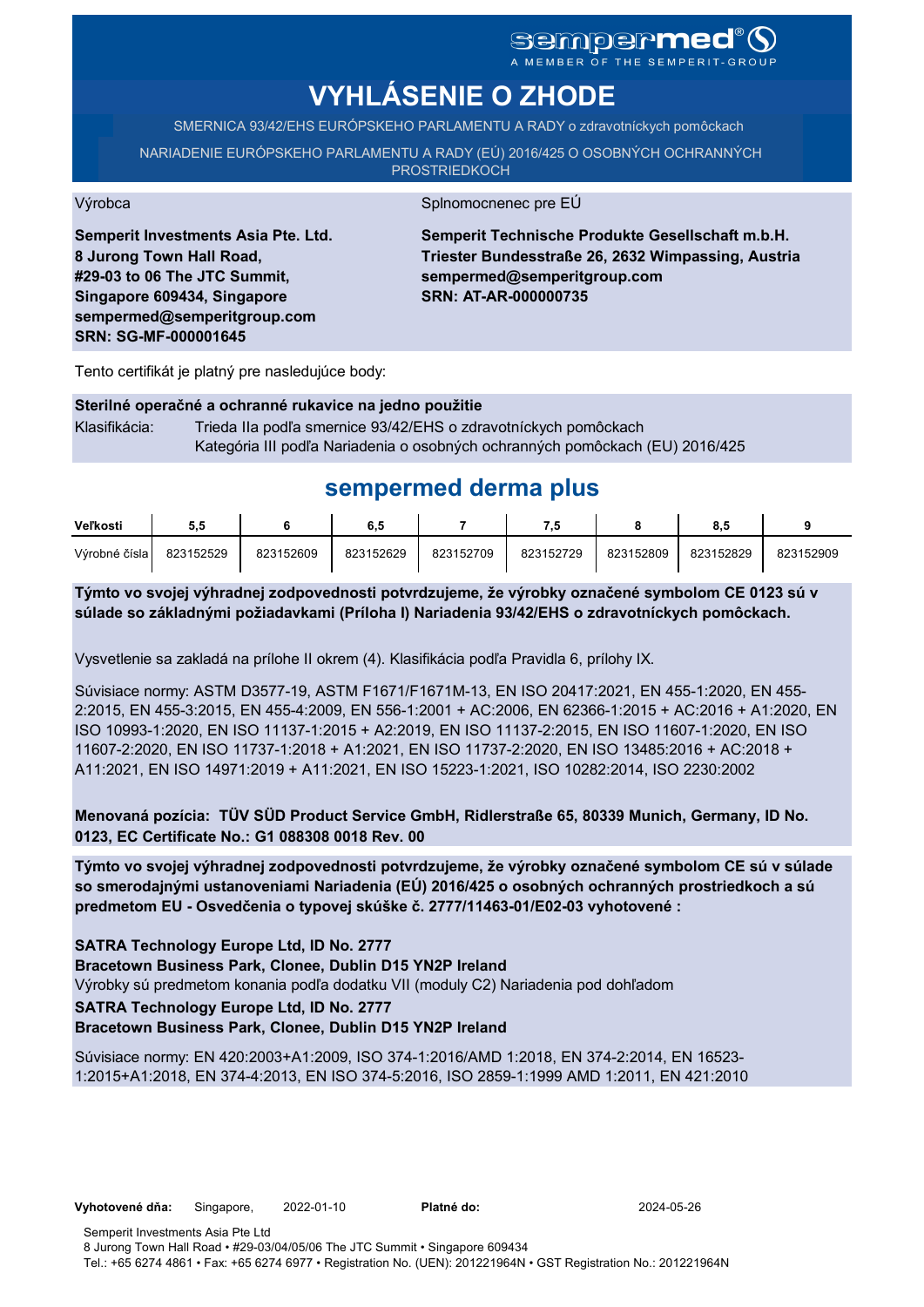# **MEGFELELŐSÉGI NYILATKOZAT**

ORVOSTECHNIKAI ESZKÖZÖKRŐL SZÓLÓ 93/42/EGK IRÁNYELV EGYÉNI VÉDŐESZKÖZÖKRŐL SZÓLÓ 2016/425/EU RENDELET

#### Gyártó EU-meghatalmazott

**Semperit Investments Asia Pte. Ltd. 8 Jurong Town Hall Road, #29-03 to 06 The JTC Summit, Singapore 609434, Singapore sempermed@semperitgroup.com SRN: SG-MF-000001645**

**Semperit Technische Produkte Gesellschaft m.b.H. Triester Bundesstraße 26, 2632 Wimpassing, Austria sempermed@semperitgroup.com SRN: AT-AR-000000735**

Ez a tanúsítvány a következő termékekre érvényes:

#### **Egyszer használatos, steril műtős- és védőkesztyű**

Osztályozás: IIa. osztály az orvostechnikai eszközökről szóló 93/42/EGK irányelv szerint III. kategória az egyéni védőeszközökről szóló 2016/425/EU rendelet szerint

## **sempermed derma plus**

| Méretek    | ນ.ບ       |           |           |           |           |           | - 0<br>o.t |           |
|------------|-----------|-----------|-----------|-----------|-----------|-----------|------------|-----------|
| Cikkszámok | 823152529 | 823152609 | 823152629 | 823152709 | 823152729 | 823152809 | 823152829  | 823152909 |

**Ezennel kizárólagos felelősségünk mellett kijelentjük, hogy a CE 0123 jelzésű termékek megfelelnek az orvostechnikai eszközökről szóló 93/42/EWG irányelv alapvető előírásainak.**

Magyarázat a II. mellékleten alapszik, a 4. bekezdést kivéve Osztályozás a IX. melléklet 6. szabálya szerint

Alkalmazott szabványok: ASTM D3577-19, ASTM F1671/F1671M-13, EN ISO 20417:2021, EN 455-1:2020, EN 455-2:2015, EN 455-3:2015, EN 455-4:2009, EN 556-1:2001 + AC:2006, EN 62366-1:2015 + AC:2016 + A1:2020, EN ISO 10993-1:2020, EN ISO 11137-1:2015 + A2:2019, EN ISO 11137-2:2015, EN ISO 11607-1:2020, EN ISO 11607-2:2020, EN ISO 11737-1:2018 + A1:2021, EN ISO 11737-2:2020, EN ISO 13485:2016 + AC:2018 + A11:2021, EN ISO 14971:2019 + A11:2021, EN ISO 15223-1:2021, ISO 10282:2014, ISO 2230:2002

**Bejelentett szervezet: TÜV SÜD Product Service GmbH, Ridlerstraße 65, 80339 Munich, Germany, ID No. 0123, EC Certificate No.: G1 088308 0018 Rev. 00** 

**SATRA Technology Europe Ltd, ID No. 2777 Ezennel kizárólagos felelősségünk mellett kijelentjük, hogy a fent említett CE jelzésű termékek megfelelnek az egyéni védőeszközökre irányuló 2016/425/EU rendelet vonatkozó előírásainak és vonatkozik rájuk a megfelelő számú EU-típusvizsgálati tanúsítvány 2777/11463-01/E02-03 kelt :**

**Bracetown Business Park, Clonee, Dublin D15 YN2P Ireland**

A termékekre vonatkozik a rendelet VII. melléklete (C2 modul) szerinti eljárás a következő személy felügyelete mellett:

#### **SATRA Technology Europe Ltd, ID No. 2777**

#### **Bracetown Business Park, Clonee, Dublin D15 YN2P Ireland**

Alkalmazott szabványok: EN 420:2003+A1:2009, ISO 374-1:2016/AMD 1:2018, EN 374-2:2014, EN 16523- 1:2015+A1:2018, EN 374-4:2013, EN ISO 374-5:2016, ISO 2859-1:1999 AMD 1:2011, EN 421:2010

**Ervényes:** 2024-05-26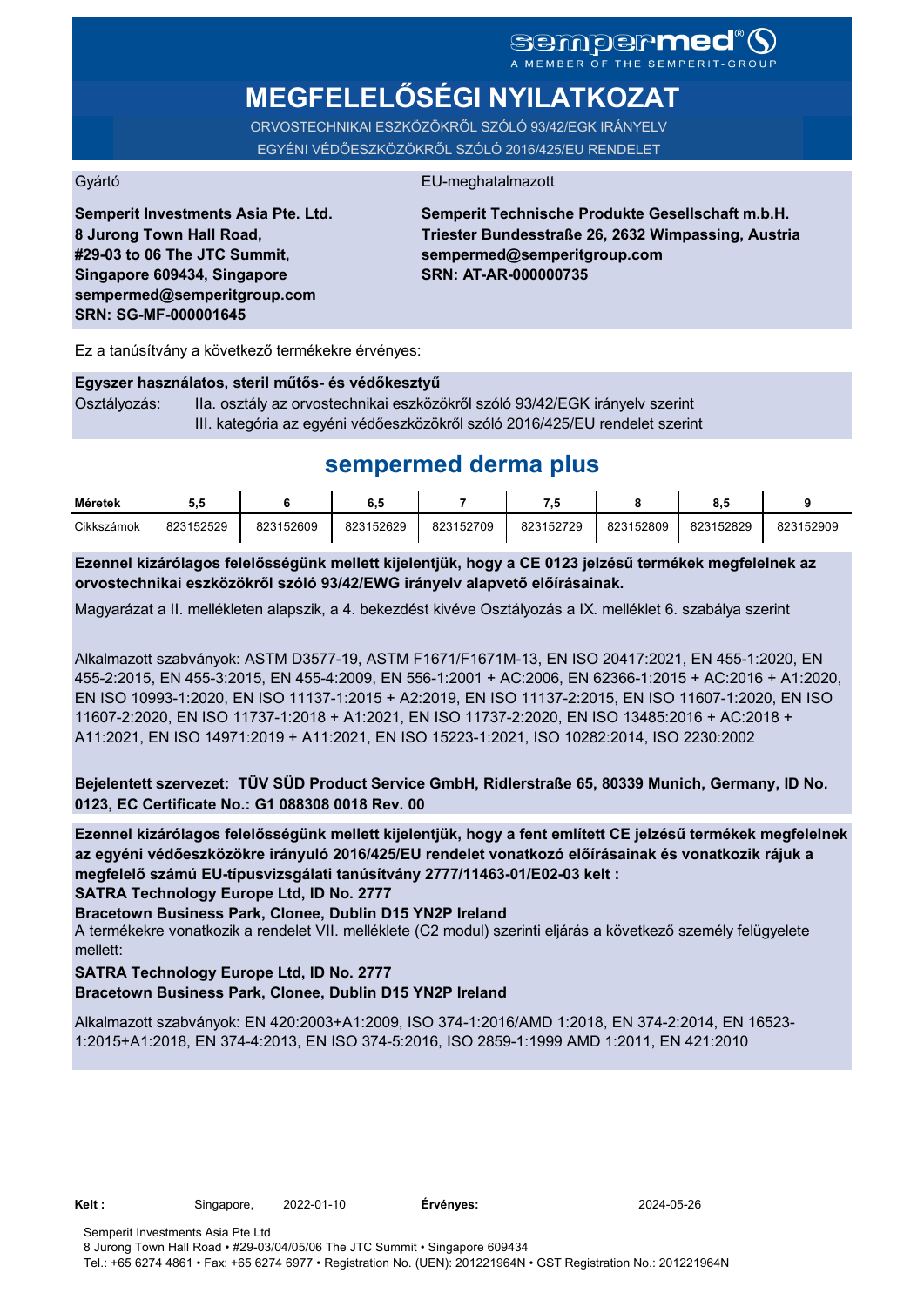A MEMBER OF THE SEMPERIT-GROUP

# **IZJAVA O SKLADNOSTI**

DIREKTIVA O MEDICINSKIH PRIPOMOČKIH 93/42/EGS UREDBA (EU) 2016/425 ZA OSEBNO VAROVALNO OPREMO

Proizvajalec Pooblaščen zastopnik EU

**Semperit Investments Asia Pte. Ltd. 8 Jurong Town Hall Road, #29-03 to 06 The JTC Summit, Singapore 609434, Singapore sempermed@semperitgroup.com SRN: SG-MF-000001645**

**Semperit Technische Produkte Gesellschaft m.b.H. Triester Bundesstraße 26, 2632 Wimpassing, Austria sempermed@semperitgroup.com SRN: AT-AR-000000735**

To potrdilo velja za naslednje izdelke:

#### **Sterilne kirurške in zaščitne rokavice za enkratno uporabo**

Klasifikacija: Razred IIa v skladu z Direktivo o medicinskih pripomočkih 93/42/EGS Kategorija III v skladu z Uredbo OVO (EU) 2016/425

## **sempermed derma plus**

| Velikosti              | v.v       |           | v.v       |           |           |           |           |           |
|------------------------|-----------|-----------|-----------|-----------|-----------|-----------|-----------|-----------|
| Stevilke<br>. izdelkov | 823152529 | 823152609 | 823152629 | 823152709 | 823152729 | 823152809 | 823152829 | 823152909 |

**S to izključno odgovornostjo izjavljamo, da so izdelki z oznako CE 0123 v skladu z bistvenimi zahtevami (Priloga I) Direktive za medicinske pripomočke 93/42/EGS.**

Izjava, ki temelji na Prilogi II, razen (4). Razvrstitev v skladu s Pravilom 6, Priloga IX.

Uporabljeni standardi: ASTM D3577-19, ASTM F1671/F1671M-13, EN ISO 20417:2021, EN 455-1:2020, EN 455-2:2015, EN 455-3:2015, EN 455-4:2009, EN 556-1:2001 + AC:2006, EN 62366-1:2015 + AC:2016 + A1:2020, EN ISO 10993-1:2020, EN ISO 11137-1:2015 + A2:2019, EN ISO 11137-2:2015, EN ISO 11607- 1:2020, EN ISO 11607-2:2020, EN ISO 11737-1:2018 + A1:2021, EN ISO 11737-2:2020, EN ISO 13485:2016 + AC:2018 + A11:2021, EN ISO 14971:2019 + A11:2021, EN ISO 15223-1:2021, ISO 10282:2014, ISO 2230:2002

**Priglašeni organ: TÜV SÜD Product Service GmbH, Ridlerstraße 65, 80339 Munich, Germany, ID No. 0123, EC Certificate No.: G1 088308 0018 Rev. 00** 

**S to izključno odgovornostjo izjavljamo, da so zgoraj navedeni izdelki z oznako CE v skladu z bistvenimi zahtevami Uredbe (EU) 2016/425 za osebno varovalno opremo in so predmet certifikata ES o pregledu tipa št. 2777/11463-01/E02-03 izdano :**

**SATRA Technology Europe Ltd, ID No. 2777**

**Bracetown Business Park, Clonee, Dublin D15 YN2P Ireland**

Izdelki so predmet postopka v skladu s Prilogo VII (modul C2) uredbe pod nadzorom

### **SATRA Technology Europe Ltd, ID No. 2777**

#### **Bracetown Business Park, Clonee, Dublin D15 YN2P Ireland**

Uporabljeni standardi: EN 420:2003+A1:2009, ISO 374-1:2016/AMD 1:2018, EN 374-2:2014, EN 16523- 1:2015+A1:2018, EN 374-4:2013, EN ISO 374-5:2016, ISO 2859-1:1999 AMD 1:2011, EN 421:2010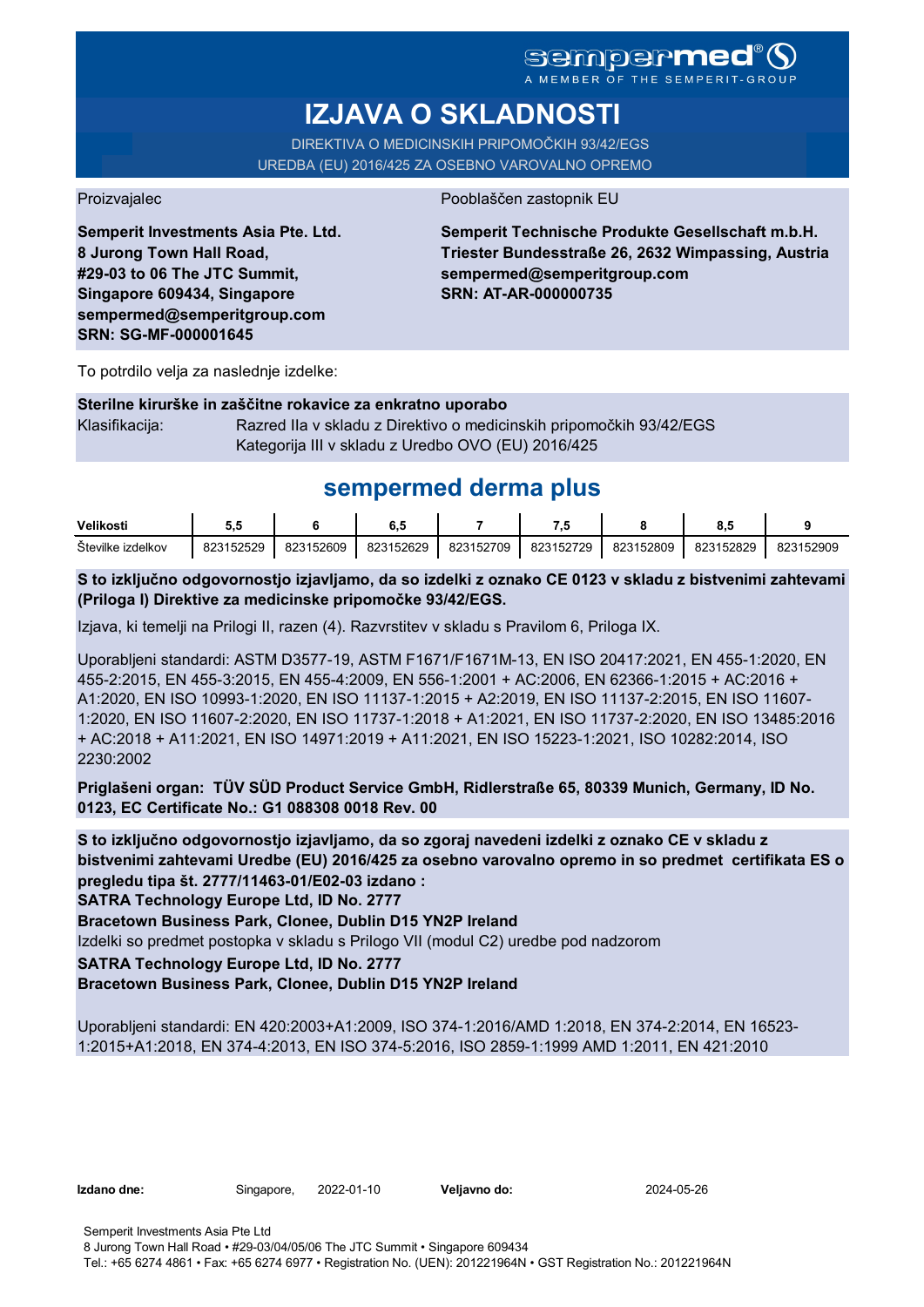## **sempermed**

A MEMBER OF THE

# **IZJAVA O SUKLADNOSTI**

DIREKTIVA O MEDICINSKIM PROIZVODIMA 93/42/EEZ UREDBA (EU) 2016/425 O OSOBNOJ ZAŠTITNOJ OPREMI

Proizvođač **Ovlašteni predstavnik u EU** 

**Semperit Investments Asia Pte. Ltd. 8 Jurong Town Hall Road, #29-03 to 06 The JTC Summit, Singapore 609434, Singapore sempermed@semperitgroup.com SRN: SG-MF-000001645**

**Semperit Technische Produkte Gesellschaft m.b.H. Triester Bundesstraße 26, 2632 Wimpassing, Austria sempermed@semperitgroup.com SRN: AT-AR-000000735**

Ovaj certifikat vrijedi za sljedeće proizvode:

#### **Sterilne kirurške zaštitne rukavice za jednokratnu uporabu**

Klasifikacija: Klasa II.a prema Direktivi o medicinskim proizvodima 93/42/EEZ Kategorija III. prema Uredbi o osobnoj zaštitnoj opremi (EU) 2016/425

## **sempermed derma plus**

| Veličine    | v.        |           | υ.,       |           | .         |           | υ.,       |           |
|-------------|-----------|-----------|-----------|-----------|-----------|-----------|-----------|-----------|
| Br. artikla | 823152529 | 823152609 | 823152629 | 823152709 | 823152729 | 823152809 | 823152829 | 823152909 |

**Ovim putem izjavljujemo pod punom odgovornošću da su proizvodi s CE 0123 oznakom sukladni s bitnim zahtjevima (Prilog 1) Direktive o medicinskim proizvodima 93/42/EEZ.**

Izjava se temelji na Prilogu II. ne uključujući (4). Klasifikacija prema pravilu 6, Prilog IX.

Primijenjene norme: ASTM D3577-19, ASTM F1671/F1671M-13, EN ISO 20417:2021, EN 455-1:2020, EN 455- 2:2015, EN 455-3:2015, EN 455-4:2009, EN 556-1:2001 + AC:2006, EN 62366-1:2015 + AC:2016 + A1:2020, EN ISO 10993-1:2020, EN ISO 11137-1:2015 + A2:2019, EN ISO 11137-2:2015, EN ISO 11607-1:2020, EN ISO 11607- 2:2020, EN ISO 11737-1:2018 + A1:2021, EN ISO 11737-2:2020, EN ISO 13485:2016 + AC:2018 + A11:2021, EN ISO 14971:2019 + A11:2021, EN ISO 15223-1:2021, ISO 10282:2014, ISO 2230:2002

**Prijavljeno tijelo: TÜV SÜD Product Service GmbH, Ridlerstraße 65, 80339 Munich, Germany, ID No. 0123, EC Certificate No.: G1 088308 0018 Rev. 00** 

**Ovim putem izjavljujemo pod punom odgovornošću da su prethodno navedeni proizvodi s CE oznakom sukladni s mjerodavnim odredbama Uredbe (EU) 2016/425 o osobnoj zaštitnoj opremi i da su predmet EU certifikata o ispitivanju tipa br.2777/11463-01/E02-03 izdano :**

**SATRA Technology Europe Ltd, ID No. 2777**

**Bracetown Business Park, Clonee, Dublin D15 YN2P Ireland**

Proizvodi podliježu postupku iz Dodatka VII. (modul C2) Uredbe pod nadzorom

**SATRA Technology Europe Ltd, ID No. 2777**

#### **Bracetown Business Park, Clonee, Dublin D15 YN2P Ireland**

Primijenjene norme: EN 420:2003+A1:2009, ISO 374-1:2016/AMD 1:2018, EN 374-2:2014, EN 16523- 1:2015+A1:2018, EN 374-4:2013, EN ISO 374-5:2016, ISO 2859-1:1999 AMD 1:2011, EN 421:2010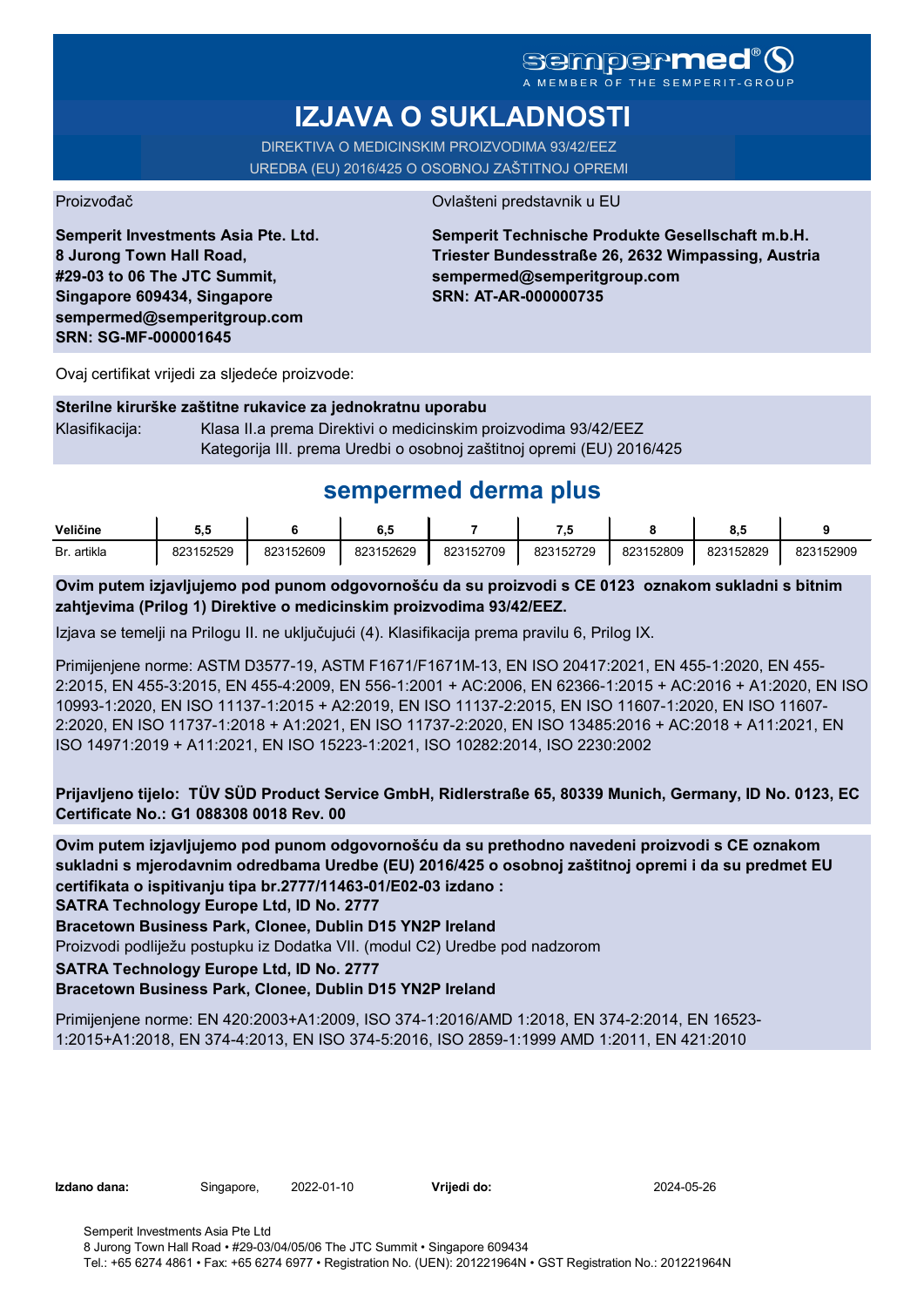# sempermed

**DEKLARACJA ZGODNOŚCI**

DYREKTYWA W SPRAWIE WYROBÓW MEDYCZNYCH 93/42/EWG ROZPORZĄDZENIE W SPRAWIE ŚRODKÓW OCHRONY INDYWIDUALNEJ (UE) 2016/425

**Semperit Investments Asia Pte. Ltd. 8 Jurong Town Hall Road, #29-03 to 06 The JTC Summit, Singapore 609434, Singapore sempermed@semperitgroup.com SRN: SG-MF-000001645**

#### Producent Autoryzowany przedstawiciel w UE

**Semperit Technische Produkte Gesellschaft m.b.H. Triester Bundesstraße 26, 2632 Wimpassing, Austria sempermed@semperitgroup.com SRN: AT-AR-000000735**

Niniejszy certyfikat obowiązuje w odniesieniu do następującego produktu:

#### **Sterylne rękawice chirurgiczne i ochronne jednorazowego użytku**

Klasyfikacja: Klasa IIa zgodnie z dyrektywą 93/42/EWG w sprawie wyrobów medycznych Kategoria III zgodnie z rozporządzeniem (UE) 2016/425 w sprawie środków ochrony indywidualnej

## **sempermed derma plus**

| Rozmiarv         | ວ.ວ       |           | 6.5       |           | ن.        |           | 8.5       |           |
|------------------|-----------|-----------|-----------|-----------|-----------|-----------|-----------|-----------|
| Numery artykułów | 823152529 | 823152609 | 823152629 | 823152709 | 823152729 | 823152809 | 823152829 | 823152909 |

**Na własną odpowiedzialność oświadczamy niniejszym, że opisany powyżej produkt z oznakowaniem CE 0123 spełnia zasadnicze wymagania (załącznik I) dyrektywy w sprawie wyrobów medycznych 93/42/EWG.**

Deklaracja oparta na załączniku II z wyłączeniem (4). Klasyfikacja jest zgodna z zasadą 6, załącznik IX.

Zastosowane normy: ASTM D3577-19, ASTM F1671/F1671M-13, EN ISO 20417:2021, EN 455-1:2020, EN 455- 2:2015, EN 455-3:2015, EN 455-4:2009, EN 556-1:2001 + AC:2006, EN 62366-1:2015 + AC:2016 + A1:2020, EN ISO 10993-1:2020, EN ISO 11137-1:2015 + A2:2019, EN ISO 11137-2:2015, EN ISO 11607-1:2020, EN ISO 11607- 2:2020, EN ISO 11737-1:2018 + A1:2021, EN ISO 11737-2:2020, EN ISO 13485:2016 + AC:2018 + A11:2021, EN ISO 14971:2019 + A11:2021, EN ISO 15223-1:2021, ISO 10282:2014, ISO 2230:2002

**Jednostka notyfikowana: TÜV SÜD Product Service GmbH, Ridlerstraße 65, 80339 Munich, Germany, ID No. 0123, EC Certificate No.: G1 088308 0018 Rev. 00** 

**Na własną odpowiedzialność oświadczamy niniejszym, że opisany powyżej produkt z oznakowaniem CE jest zgodny z obowiązującymi przepisami rozporządzenia (UE) 2016/425 w sprawie środków ochrony indywidualnej i jest identyczny ze środkami ochrony indywidualnej, których dotyczy certyfikat badania typu UE nr 2777/11463- 01/E02-03 data przez:**

**SATRA Technology Europe Ltd, ID No. 2777**

**Bracetown Business Park, Clonee, Dublin D15 YN2P Ireland**

Produkty podlegają procedurze określonej w załączniku VII (moduł C2) rozporządzenia pod nadzorem

**SATRA Technology Europe Ltd, ID No. 2777**

#### **Bracetown Business Park, Clonee, Dublin D15 YN2P Ireland**

Zastosowane normy: EN 420:2003+A1:2009, ISO 374-1:2016/AMD 1:2018, EN 374-2:2014, EN 16523- 1:2015+A1:2018, EN 374-4:2013, EN ISO 374-5:2016, ISO 2859-1:1999 AMD 1:2011, EN 421:2010

**Data ważności:** 2024-05-26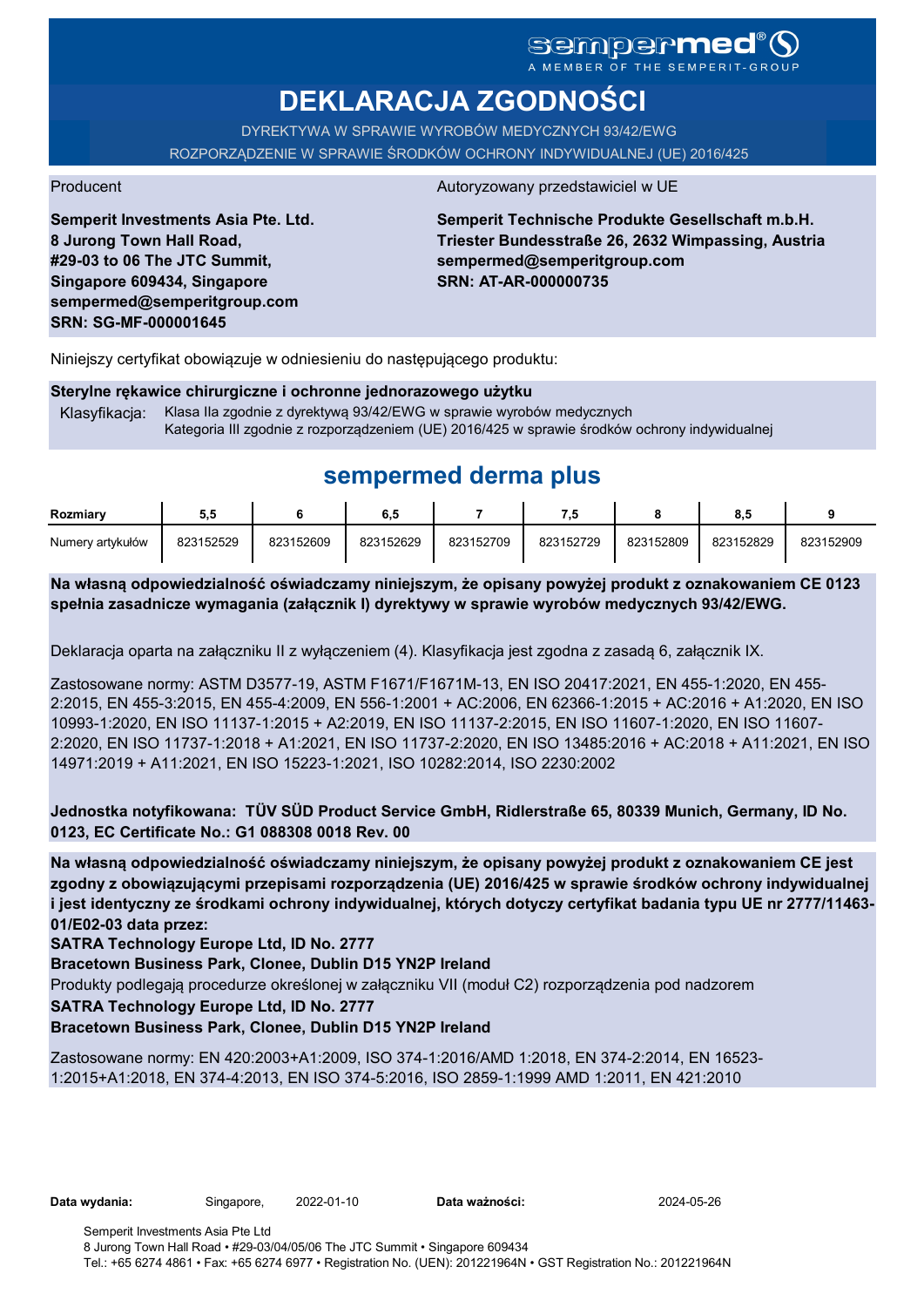# SGMDGPMEd<sup>®</sup>O

**DECLARAȚIE DE CONFORMITATE**

DIRECTIVĂ PRIVIND PRODUSELE MEDICALE 93/42/CEE

ORDONANȚA (EU) 2016/425 PENTRU ECHIPAMENTUL PERSONAL DE PROTECȚIE

Producător **Producător** Persoană împuternicită EU

**Semperit Investments Asia Pte. Ltd. 8 Jurong Town Hall Road, #29-03 to 06 The JTC Summit, Singapore 609434, Singapore sempermed@semperitgroup.com SRN: SG-MF-000001645**

**Semperit Technische Produkte Gesellschaft m.b.H. Triester Bundesstraße 26, 2632 Wimpassing, Austria sempermed@semperitgroup.com SRN: AT-AR-000000735**

Acest certificat este valabil pentru următoarele produse:

**Mânușă sterilă de unică folosință pentru operații și de protecție de unică folosință** clasificare: Clasa IIa conform directivei privind produsele medicale 93/42/CEE Categoria III conform ordonanței EPP (EU) 2016/425

# **sempermed derma plus**

| mărimi                  | 5.5       |           | 6.5       |           | - 14      |           | 8.5       |           |
|-------------------------|-----------|-----------|-----------|-----------|-----------|-----------|-----------|-----------|
| numerele de<br>articole | 823152529 | 823152609 | 823152629 | 823152709 | 823152729 | 823152809 | 823152829 | 823152909 |

**Prin prezenta confirmăm preluând toată responsabilitatea că produsele marcate CE 0123 corespund cerințelor de bază (anexa I) din directiva privind produsele medicale 93/42/CEE.**

Declarația se bazează pe anexa II exclusiv (4). Clasificare conform regulii 6, anexa IX.

Normele aplicate: ASTM D3577-19, ASTM F1671/F1671M-13, EN ISO 20417:2021, EN 455-1:2020, EN 455-2:2015, EN 455-3:2015, EN 455-4:2009, EN 556-1:2001 + AC:2006, EN 62366-1:2015 + AC:2016 + A1:2020, EN ISO 10993- 1:2020, EN ISO 11137-1:2015 + A2:2019, EN ISO 11137-2:2015, EN ISO 11607-1:2020, EN ISO 11607-2:2020, EN ISO 11737-1:2018 + A1:2021, EN ISO 11737-2:2020, EN ISO 13485:2016 + AC:2018 + A11:2021, EN ISO 14971:2019 + A11:2021, EN ISO 15223-1:2021, ISO 10282:2014, ISO 2230:2002

**Organismul abilitat: TÜV SÜD Product Service GmbH, Ridlerstraße 65, 80339 Munich, Germany, ID No. 0123, EC Certificate No.: G1 088308 0018 Rev. 00** 

**Prin prezenta confirmăm preluând toată responsabilitatea că produsele marcate CE indicate mai sus corespund cerințelor de bază (EU) 2016/425 pentru echipamente personale de protecție și acestea sunt obiectul certificării de tip CE nr. 2777/11463-01/E02-03 eliberat prin:**

**SATRA Technology Europe Ltd, ID No. 2777**

**Bracetown Business Park, Clonee, Dublin D15 YN2P Ireland**

Produsele sunt obiectul procedurii conform anexei VII (modulul C2) sub supravegherea

**SATRA Technology Europe Ltd, ID No. 2777**

#### **Bracetown Business Park, Clonee, Dublin D15 YN2P Ireland**

Normele aplicate: EN 420:2003+A1:2009, ISO 374-1:2016/AMD 1:2018, EN 374-2:2014, EN 16523- 1:2015+A1:2018, EN 374-4:2013, EN ISO 374-5:2016, ISO 2859-1:1999 AMD 1:2011, EN 421:2010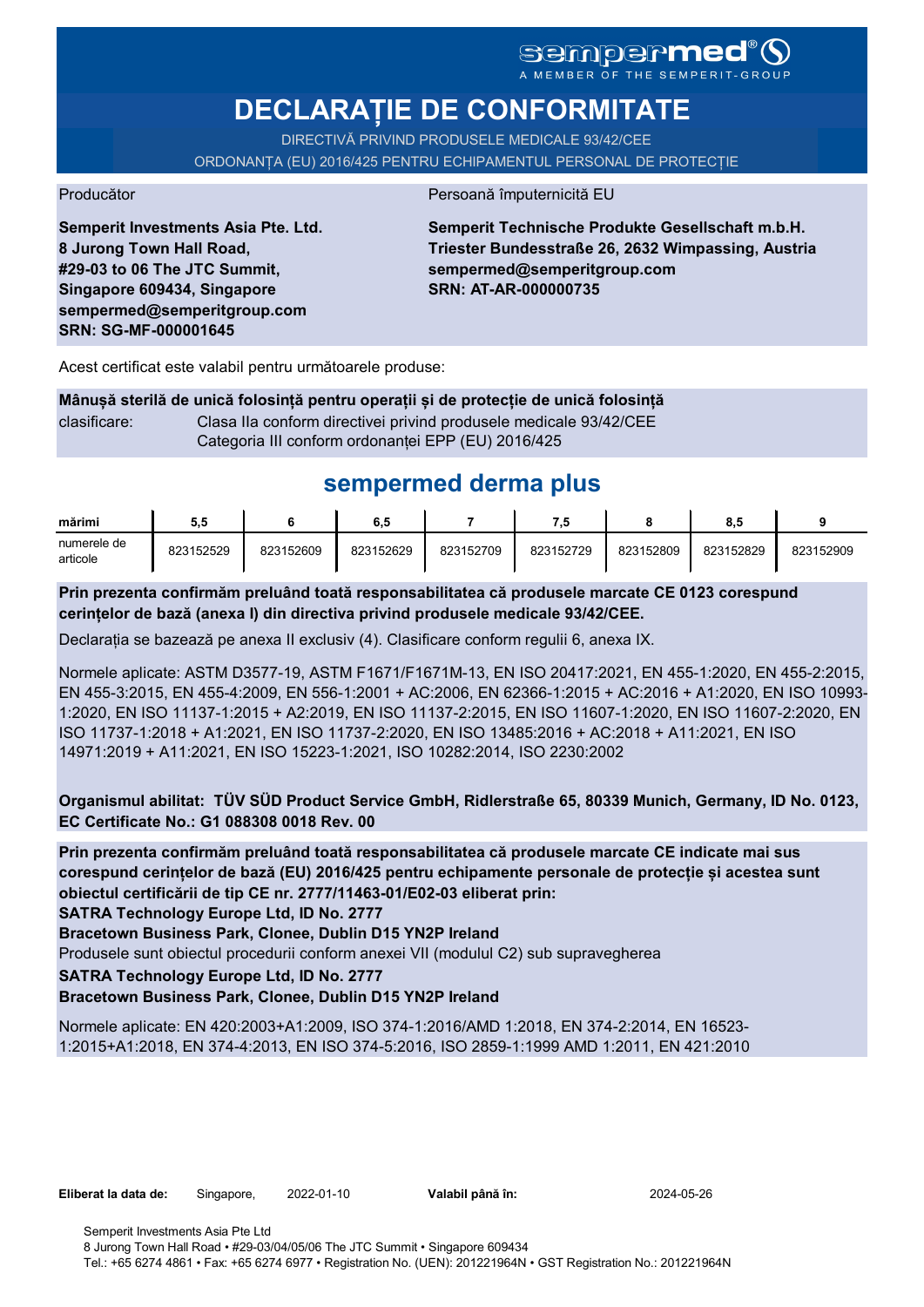### sempermed<sup>®</sup> Q A MEMBER OF THE SEMPERIT-GROUI

**ΔΗΛΩΣΗ ΣΥΜΜΟΡΦΩΣΗΣ**

ΟΔΗΓΙΑ 93/42/ΕΟΚ ΠΕΡΙ ΙΑΤΡΟΤΕΧΝΟΛΟΓΙΚΩΝ ΠΡΟΪΟΝΤΩΝ ΚΑΝΟΝΙΣΜΟΣ (ΕΕ) 2016/425 ΠΕΡΙ ΜΕΣΩΝ ΑΤΟΜΙΚΗΣ ΠΡΟΣΤΑΣΙΑΣ

Κατασκευαστής <u>Εξουσιοδοτημένος αντιπρόσωπος στην Ε</u>

**Semperit Investments Asia Pte. Ltd. 8 Jurong Town Hall Road, #29-03 to 06 The JTC Summit, Singapore 609434, Singapore sempermed@semperitgroup.com SRN: SG-MF-000001645**

**Semperit Technische Produkte Gesellschaft m.b.H. Triester Bundesstraße 26, 2632 Wimpassing, Austria sempermed@semperitgroup.com SRN: AT-AR-000000735**

Το παρόν πιστοποιητικό ισχύει για τα ακόλουθα προϊόντα:

#### **Αποστειρωμένο χειρουργικό και προστατευτικό γάντι μιας χρήσης**

Ταξινόμηση: Κατηγορία IIa σύμφωνα με την οδηγία 93/42/ΕΟΚ περί ιατροτεχνολογικών προϊόντων Κατηγορία II σύμφωνα με τον Κανονισμό (ΕΕ) 2016/425 περί ΜΑΠ

## **sempermed derma plus**

| Μενέθη                       | v.v       |           | 6,5       |           | - 14      |           | 8,5       |           |
|------------------------------|-----------|-----------|-----------|-----------|-----------|-----------|-----------|-----------|
| Αριθμοί<br><b>Π</b> ροϊόντος | 823152529 | 823152609 | 823152629 | 823152709 | 823152729 | 823152809 | 823152829 | 823152909 |

**Δια του παρόντος βεβαιώνουμε υπεύθυνα ότι τα προϊόντα με σήμανση CE 0123 ικανοποιούν τις βασικές απαιτήσεις (Παράρτημα I) της οδηγίας 93/42/ΕΟΚ περί ιατροτεχνολογικών προϊόντων.**

Δήλωση βάσει του Παραρτήματος II, εξαιρουμένου του σημείου (4). Ταξινόμηση σύμφωνα με τον κανόνα 6, Παράρτημα IX.

Εφαρμοζόμενα πρότυπα: ASTM D3577-19, ASTM F1671/F1671M-13, EN ISO 20417:2021, EN 455-1:2020, EN 455- 2:2015, EN 455-3:2015, EN 455-4:2009, EN 556-1:2001 + AC:2006, EN 62366-1:2015 + AC:2016 + A1:2020, EN ISO 10993-1:2020, EN ISO 11137-1:2015 + A2:2019, EN ISO 11137-2:2015, EN ISO 11607-1:2020, EN ISO 11607- 2:2020, EN ISO 11737-1:2018 + A1:2021, EN ISO 11737-2:2020, EN ISO 13485:2016 + AC:2018 + A11:2021, EN ISO 14971:2019 + A11:2021, EN ISO 15223-1:2021, ISO 10282:2014, ISO 2230:2002

**Κοινοποιημένος οργανισμός: TÜV SÜD Product Service GmbH, Ridlerstraße 65, 80339 Munich, Germany, ID No. 0123, EC Certificate No.: G1 088308 0018 Rev. 00** 

**Δια του παρόντος βεβαιώνουμε υπεύθυνα ότι τα ανωτέρω προϊόντα με σήμανση CE ικανοποιούν τις εφαρμοστέες διατάξεις του Κανονισμού (ΕΕ) 2016/425 περί μέσων ατομικής προστασίας και αποτελούν αντικείμενο του πιστοποιητικού εξέτασης τύπου ΕΕ με αρ. 2777/11463-01/E02-03 εκδόθηκε :**

#### **SATRA Technology Europe Ltd, ID No. 2777**

**Bracetown Business Park, Clonee, Dublin D15 YN2P Ireland**

Τα προϊόντα αποτελούν αντικείμενο της μεθόδου που ορίζεται στο Παράρτημα VII (ενότητα C2) του Κανονισμού υπό την επιτήρηση

#### **SATRA Technology Europe Ltd, ID No. 2777**

#### **Bracetown Business Park, Clonee, Dublin D15 YN2P Ireland**

Εφαρμοζόμενα πρότυπα: EN 420:2003+A1:2009, ISO 374-1:2016/AMD 1:2018, EN 374-2:2014, EN 16523- 1:2015+A1:2018, EN 374-4:2013, EN ISO 374-5:2016, ISO 2859-1:1999 AMD 1:2011, EN 421:2010

**Εκδόθηκε :** Singapore, **Ισχύει έως:** 2022-01-10 2024-05-26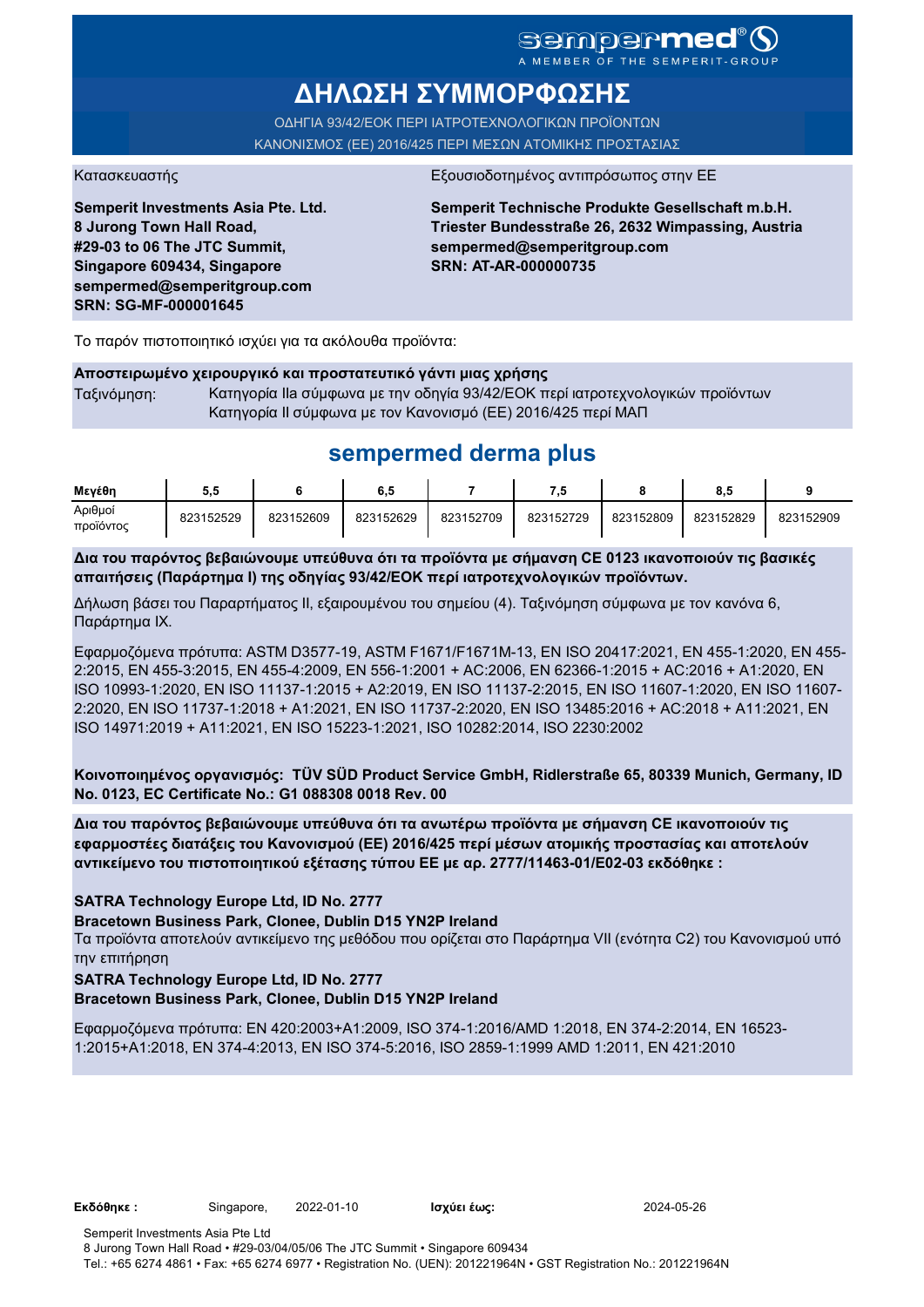# sempermed®

# **ДЕКЛАРАЦИЯ ЗА СЪВМЕСТИМОСТ НА**

ДИРЕКТИВА ЗА МЕДИЦИНСКИТЕ ПРОДУКТИ 93/42/EWG РЕГЛАМЕНТ (EU) 2016/425 ЗА ЛИЧНИТЕ ПРЕДПАЗНИ СРЕДСТВА

**Semperit Investments Asia Pte. Ltd. 8 Jurong Town Hall Road, #29-03 to 06 The JTC Summit, Singapore 609434, Singapore sempermed@semperitgroup.com SRN: SG-MF-000001645**

#### Производител Упълномощен представител в ЕС

**Semperit Technische Produkte Gesellschaft m.b.H. Triester Bundesstraße 26, 2632 Wimpassing, Austria sempermed@semperitgroup.com SRN: AT-AR-000000735**

Настоящият сертификат важи за следните продукти:

**Стерилна операционна и предпазна ръкавица за еднократна употреба** Класификация: Клас IIa съгл. Директивата за медицинските продукти 93/42/EEC Категория III съгл. Регламент за ЛПС (EU) 2016/425

## **sempermed derma plus**

| Размери    | v.v       |           | o. J      |           |           |           | ο.υ       |           |
|------------|-----------|-----------|-----------|-----------|-----------|-----------|-----------|-----------|
| Номера на  | 823152529 | 823152609 | 823152629 | 823152709 | 823152729 | 823152809 | 823152829 | 823152909 |
| артикулите |           |           |           |           |           |           |           |           |

**С настоящето потвърждаваме при самостоятелна отговорност, че продуктите с маркировка СЕ 0123 съответстват на съществените изисквания (Анекс I) от Директивата за медицинските продукти 93/42/EWG.**

Декларация на базата на Анекс II с изключение на (4). Класификация съгл. Правило 6, Приложение IX.

Приложими норми: ASTM D3577-19, ASTM F1671/F1671M-13, EN ISO 20417:2021, EN 455-1:2020, EN 455-2:2015, EN 455-3:2015, EN 455-4:2009, EN 556-1:2001 + AC:2006, EN 62366-1:2015 + AC:2016 + A1:2020, EN ISO 10993- 1:2020, EN ISO 11137-1:2015 + A2:2019, EN ISO 11137-2:2015, EN ISO 11607-1:2020, EN ISO 11607-2:2020, EN ISO 11737-1:2018 + A1:2021, EN ISO 11737-2:2020, EN ISO 13485:2016 + AC:2018 + A11:2021, EN ISO 14971:2019 + A11:2021, EN ISO 15223-1:2021, ISO 10282:2014, ISO 2230:2002

**Нотифициран орган: TÜV SÜD Product Service GmbH, Ridlerstraße 65, 80339 Munich, Germany, ID No. 0123, EC Certificate No.: G1 088308 0018 Rev. 00** 

**С настоящето потвърждаваме при самостоятелна отговорност, че горепосочените продукти с маркировка СЕ съответстват на съществените разпоредби на Регламент (EU) 2016/425 за личните предпазни средства и са предмет на сертификата на ЕС за изследване на типа Nr. 2777/11463-01/E02-03 издадено чрез:**

**SATRA Technology Europe Ltd, ID No. 2777**

**Bracetown Business Park, Clonee, Dublin D15 YN2P Ireland**

Продуктите са предмет на процедурата съгл. Анекс VII (Модул С2) от Регламента под надзора на

**SATRA Technology Europe Ltd, ID No. 2777**

**Bracetown Business Park, Clonee, Dublin D15 YN2P Ireland**

Приложими норми: EN 420:2003+A1:2009, ISO 374-1:2016/AMD 1:2018, EN 374-2:2014, EN 16523- 1:2015+A1:2018, EN 374-4:2013, EN ISO 374-5:2016, ISO 2859-1:1999 AMD 1:2011, EN 421:2010